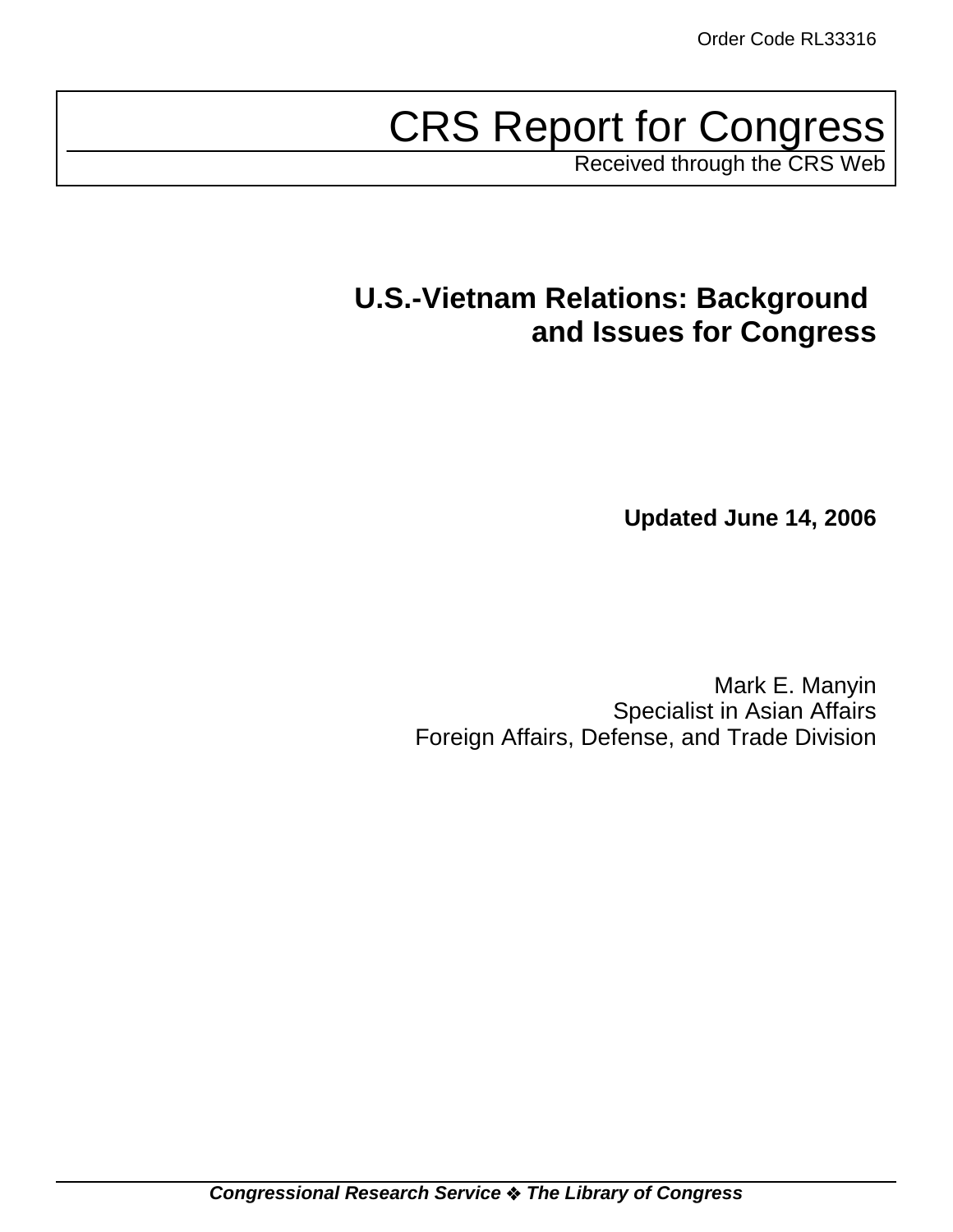# U.S.-Vietnam Relations: Background and Issues for **Congress**

# **Summary**

After communist North Vietnam's victory over U.S.-backed South Vietnam in 1975, U.S.-Vietnam relations remained essentially frozen for over 15 years. Since then, bilateral ties have expanded remarkably, to the point where the relationship in many ways has been virtually normalized. Congress has played a significant role in this process. Each step in improving bilateral ties has brought controversy, albeit at diminishing levels. Some argue that improvements in bilateral relations should be conditioned upon Hanoi improving its record on human and religious rights, particularly in the Central Highlands region. Opposition to the pace and scope of normalization also has come from groups arguing that Vietnam has not done enough to account for U.S. Prisoners of War/Missing in Action from the Vietnam War, though this argument has diminished markedly in recent years. Interests favoring normalization have included those reflecting a strong U.S. business interest in Vietnam's reforming economy and American strategic interests in integrating Vietnam more fully into East Asia and in expanding cooperation with a country that has an ambivalent relationship with China.

The most important step toward normalization over the past decade was the signing of a sweeping bilateral trade agreement (BTA) in 2000. Under the BTA, which Congress approved in 2001, the United States extended conditional normal trade relations (NTR) to Vietnam. In return, Hanoi agreed to a range of trade liberalization measures and market-oriented reforms. Trade — primarily imports from Vietnam — rose to more than \$7.6 billion in 2004, more than 5 times the level in 2001, the year before the BTA took effect. The United States is now Vietnam's largest export market. The next, and final, step toward full normalization would be granting permanent NTR (PNTR) status to Vietnam. This step, which would require congressional approval, normally would be considered in the context of Vietnam's accession to the World Trade Organization (WTO), which Vietnam hopes to join in 2006. On May 31, 2006, U.S. and Vietnamese negotiators signed a bilateral agreement on the conditions for Vietnam's accession into the WTO. Legislation regarding PNTR for Vietnam (H.R. 5602) was introduced in the House on June 13, 2006.

In recent years, clashes over Vietnam's human rights record and trade friction have arisen. Simultaneously, however, the two countries have expanded political and security ties in the past three years, symbolized by the Vietnamese Prime Minister's visit to the United States in June 2005, the first such trip by a Vietnamese head of state. President Bush spoke of his desire to move bilateral relations to "a higher plane," backed Vietnam's bid to enter the WTO, and the two countries signed an international military education training (IMET) agreement. The two countries share a strategic interest in offsetting China's increased influence in Southeast Asia, though many argue there is little evidence that Hanoi seeks to balance Beijing's rising power. Vietnam is one of the largest recipients of U.S. assistance in East Asia; U.S. aid in FY2005 surpassed \$50 million.

This report will be updated.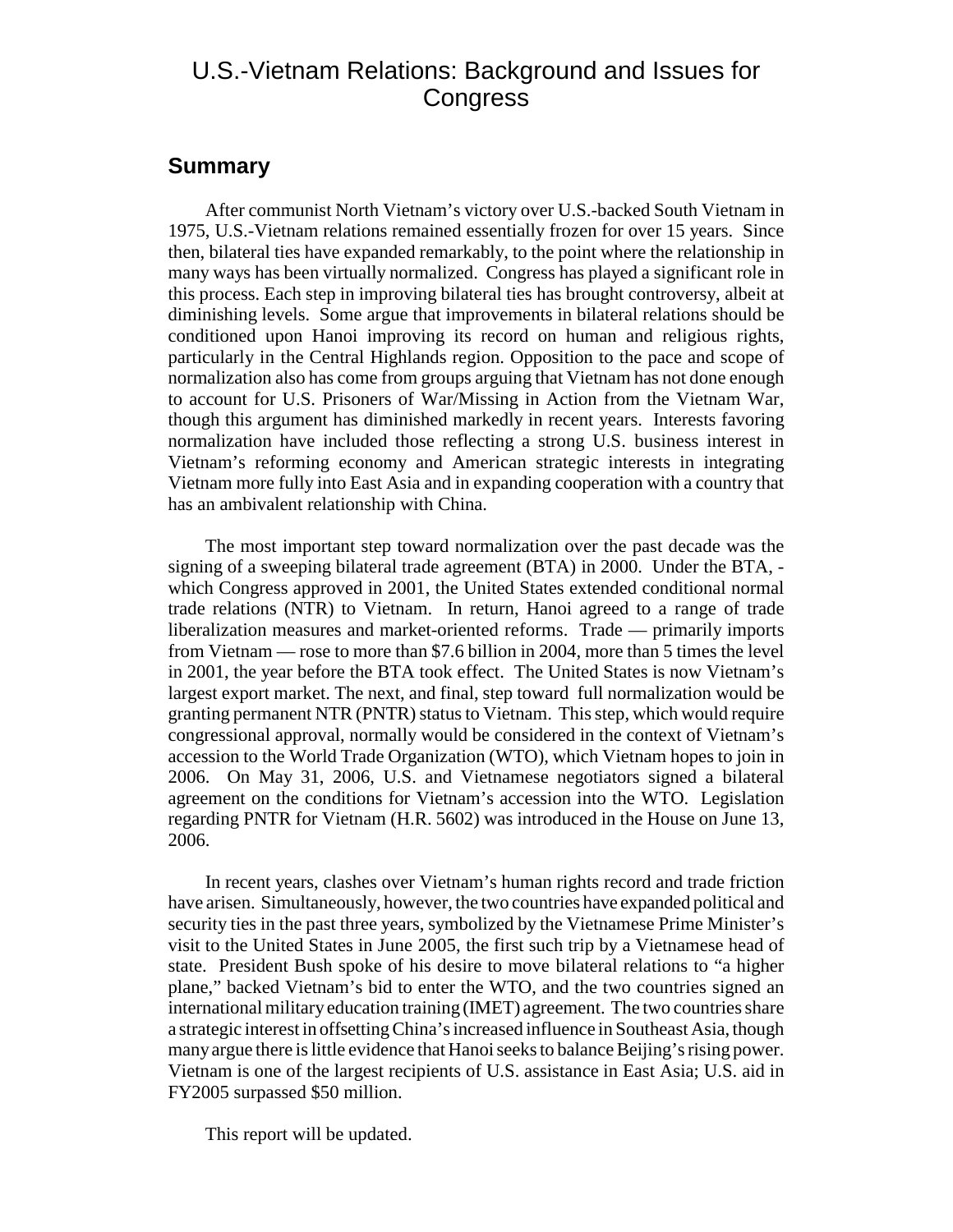# **Contents**

| Developments During the Reagan and Bush Administrations 3 |
|-----------------------------------------------------------|
|                                                           |
|                                                           |
|                                                           |
|                                                           |
|                                                           |
|                                                           |
|                                                           |
|                                                           |
|                                                           |
|                                                           |
|                                                           |
|                                                           |
|                                                           |
|                                                           |
|                                                           |
|                                                           |
| Vietnam War Resettlement Programs  14                     |
|                                                           |
|                                                           |
|                                                           |
|                                                           |
|                                                           |
|                                                           |
|                                                           |
|                                                           |
|                                                           |
|                                                           |
|                                                           |

# **List of Figures**

|--|--|--|

# **List of Tables**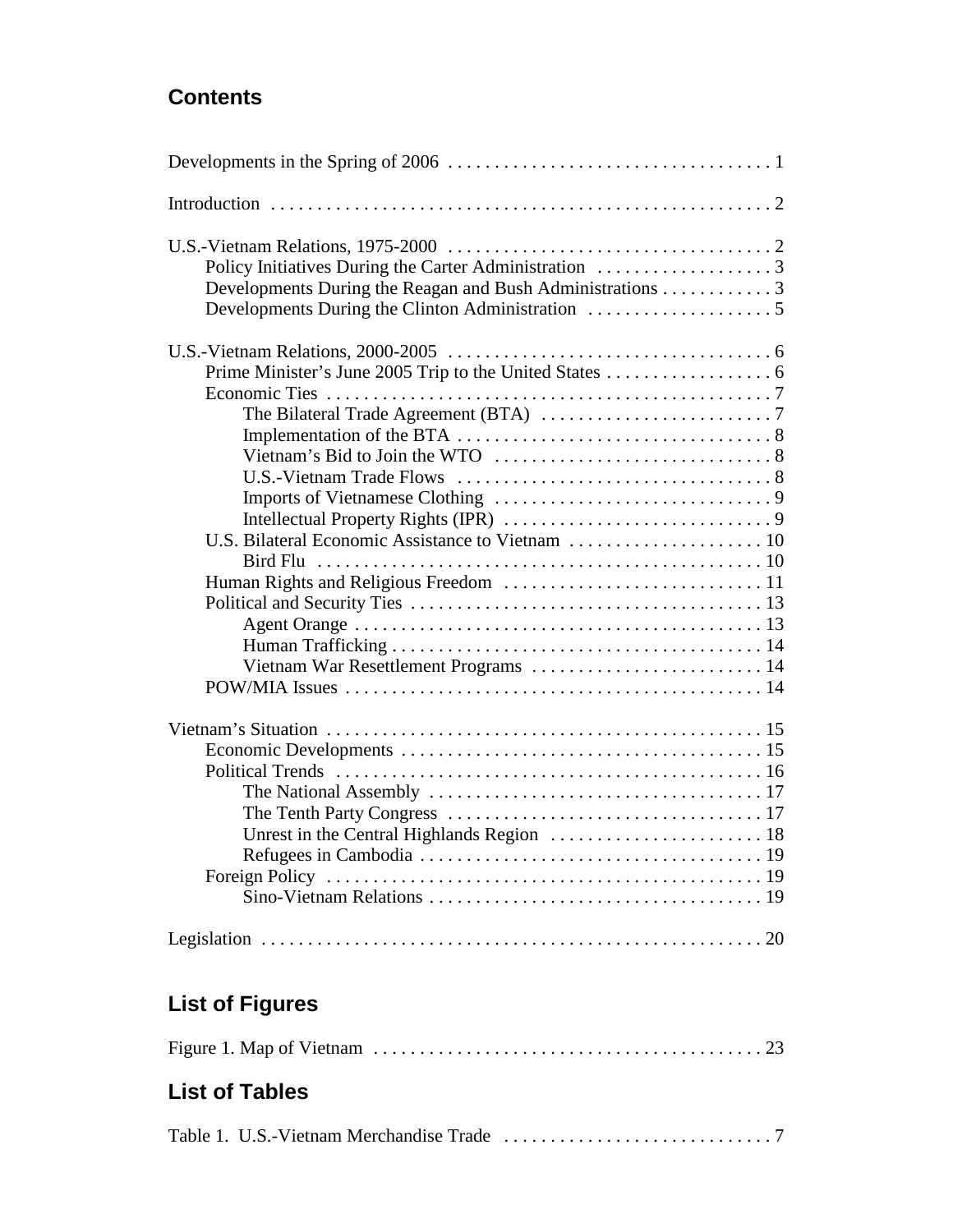# U.S.-Vietnam Relations: Background and Issues for Congress

# **Developments in the Spring of 20061**

On May 31, 2006, U.S. and Vietnamese negotiators signed a bilateral agreement on the conditions for Vietnam's accession (entry) into the World Trade Organization (WTO). The agreement with the United States was the *last* and, seemingly, the most difficult of the bilateral agreements that Vietnam had to negotiate with twenty-eight WTO members (including the European Union (EU) counting as one but representing twenty-five countries). Thus, the U.S.-Vietnam bilateral agreement on WTO accession signifies that Vietnam's accession process is drawing to a close. Vietnam must still complete multilateral accession negotiations with a WTO Working Party.

Although Congress has no direct role in Vietnam's accession to the WTO, congressional approval is necessary for the President to extend permanent normal trade relations (PNTR) to Vietnam, a move that under WTO rules is necessary for the United States to enjoy the benefits of the trade concessions that Vietnam grants to WTO members. Legislation authorizing the extension of PNTR for Vietnam (H.R. 5602) was introduced in the House on June 13, 2006. Vietnam's entry into the WTO would not establish any new obligations on the part of the United States, only on the part of Vietnam. However, Vietnam's accession to the WTO would require the United States and Vietnam to adhere to WTO rules in their bilateral trade relations, including not imposing unilateral measures, such as quotas on textile imports, that have not been sanctioned by the WTO.

In June 2006, Secretary of Defense Donald Rumsfeld visited Vietnam and agreed with his Vietnamese counterpart to increase military-to-military cooperation and exchanges. According to Rumsfeld, the two sides discussed additional medical exchanges, an expansion of U.S. demining programs, and additional English language training for troops taking part in international peacekeeping missions.<sup>2</sup> According to one report, the Vietnamese inquired about acquiring certain U.S. military equipment and spare parts.<sup>3</sup>

<sup>&</sup>lt;sup>1</sup> Information for this report not otherwise sourced came from a variety of news articles, scholarly publications, government materials, and interviews by the author.

<sup>&</sup>lt;sup>2</sup> Office of the Assistant Secretary of Defense (Public Affairs), "Press Availability with Secretary Rumsfeld in Vietnam," June 5, 2006.

<sup>&</sup>lt;sup>3</sup> Michael R. Gordon, "Rumsfeld, Visiting Vietnam, Seals Accord To Deepen Military Cooperation," *New York Times*, June 6, 2006.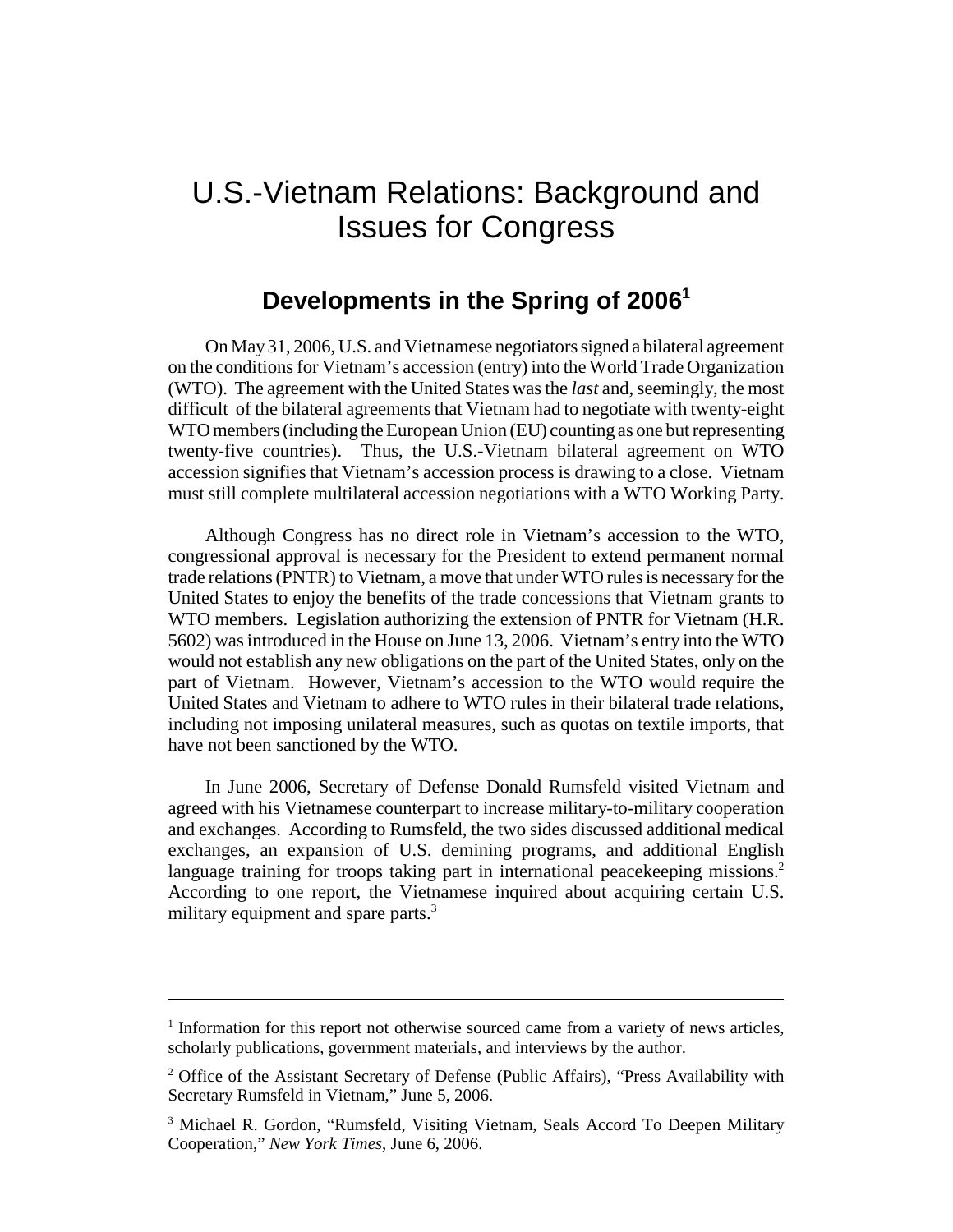#### CRS-2

# **Introduction**

Since the early 1990s, U.S.-Vietnam relations have gradually been normalizing, as the end of the Cold War has erased the need for the United States to attempt to isolate the communist government that defeated the U.S.-backed South Vietnam in 1975. Currently, factors generating interest in the relationship include growing trade and investment flows, the large ethnic Vietnamese community in the United States, the legacy of the Vietnam War, increasing interaction through multilateral institutions, and shared concern over the rising strength of China. U.S. goals with respect to Vietnam include developing more amicable relations, bringing the country more into the mainstream of nations, opening markets for U.S. trade and investment, furthering human rights and democracy within the country, and maintaining U.S. influence in Southeast Asia. The array of policy instruments the United States employs in relations with Vietnam includes trade incentives, foreign assistance, cooperation in international organizations, diplomatic pressures, and educational outreach.

Throughout the process of normalizing relations with Vietnam, Congress has played a significant role. Not only has Congress provided oversight and guidance, but it has shaped the interaction by imposing constraints, providing relevant funding, or by its approval process for agreements.

This report provides an overview of U.S. relations with Vietnam, policy issues, the economic and political situation in Vietnam, and a list of pertinent legislation. The key issues in the relationship include whether to extend the nation permanent normal trade relations status and approve its accession to the World Trade Organization; how far to pursue military-to-military ties; whether to impose curbs on surges in imports of certain items from Vietnam; how much and what types of bilateral economic assistance to provide; what to do about tensions over human rights and religious freedom; and how to clear up legacy issues from the Vietnam war.

# **U.S.-Vietnam Relations, 1975-2000**

U.S.-Vietnam diplomatic and economic relations were virtually nonexistent for more than 15 years following communist North Vietnam's victory in 1975 over U.S. ally South Vietnam. During that time, the United States maintained a trade embargo and suspended foreign assistance to unified Vietnam.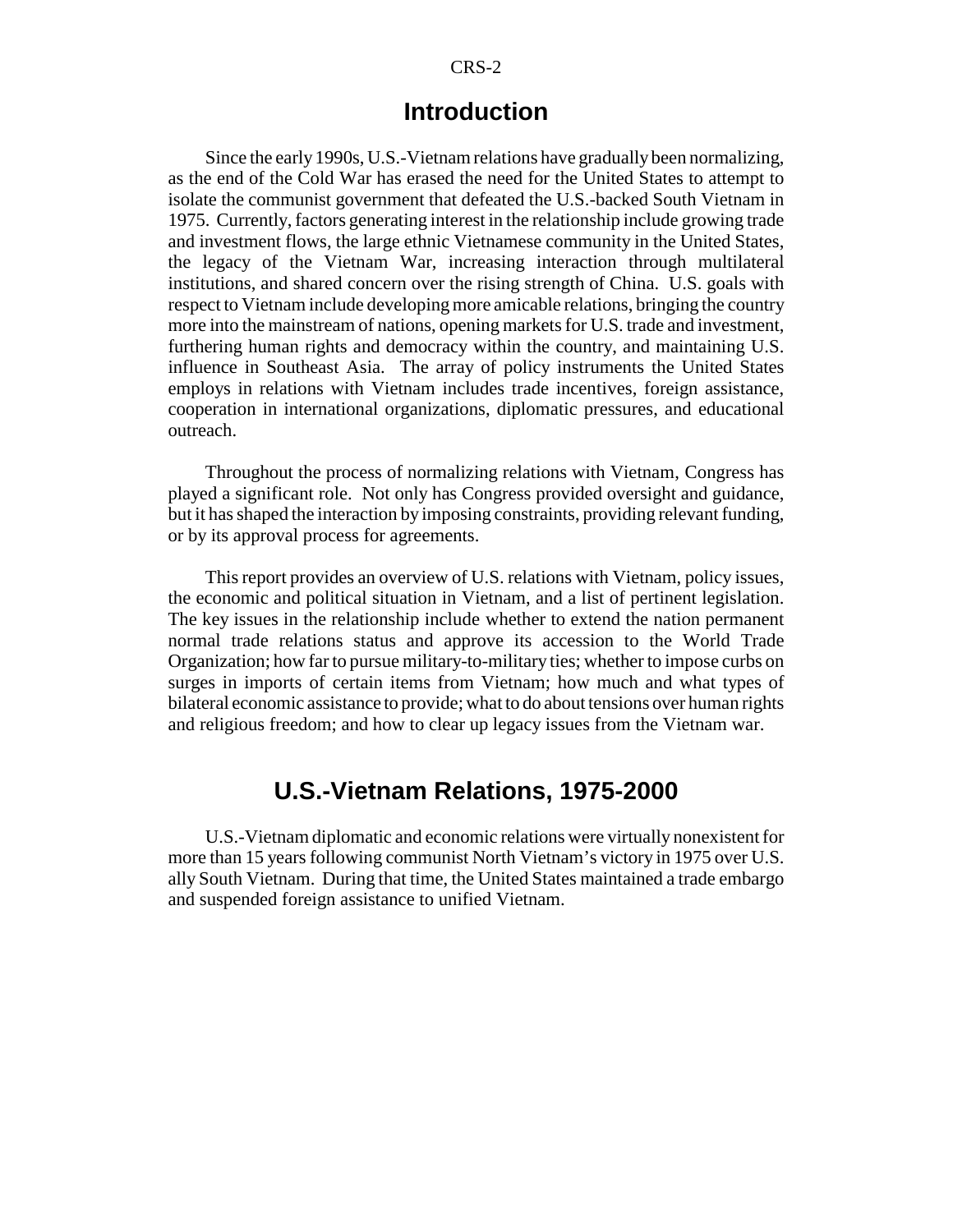### **Policy Initiatives During the Carter Administration**

Early in his term, President Carter's Administration took several steps to improve relations with Vietnam. In 1977, the United States dropped its veto of Vietnam's application for U.N. membership, and the United States proposed that diplomatic relations quickly be established between the United States and Vietnam, after which the United States would lift export and asset controls on Vietnam. The Vietnamese responded that they would neither agree to establish relations nor furnish information on U.S. POW/MIAs until the United States pledged to provide several billion dollars in postwar reconstruction aid, which they claimed had been promised by the Nixon

| <b>Vietnam Country Data</b>                            |
|--------------------------------------------------------|
| <b>Population:</b> 83.5 million (July 2005 est.)       |
| <b>Median Age:</b> 25.5 years (U.S. = 36.3 years)      |
| Area: $329,560 \text{ km}^2$ (slightly larger than New |
| Mexico)                                                |
| Life Expectancy: $70.61$ years $(2005)$                |
| Per Capita GDP: \$3,000 (2005) purchasing              |
| power parity basis                                     |
| Primary Export Partners: U.S. 20.2%, Japan             |
| 13.6%, China 9%, Australia 7% (2004)                   |
| Primary Import Partners: China 13.7%,                  |
| Taiwan 11.3%, South Korea 10.8%, Japan                 |
| 10.5%, Singapore 10.5% (2004)                          |
| Dong: Dollar Exchange Rate: 15,855 (2005),             |
| 15,746 (2004), 15,510 (2003), 15,280 (2002).           |
| Source: CIA World Factbook, January 10,<br>2006.       |

Administration. Subsequently, they modified this position and provided some limited information on MIAs, even though the United States provided no aid. In 1977, both houses of Congress went on record as strongly opposing U.S. aid to Vietnam.

Vietnamese actions in 1978 in particular had a long-term negative effect on U.S.-Vietnamese relations. Vietnam expelled hundreds of thousands of its citizens (many of Chinese origin) who then became refugees throughout Southeast Asia; aligned itself economically and militarily with the USSR; and invaded Cambodia, deposing the pro-Chinese Khmer Rouge regime and imposing a puppet Cambodian government backed by 200,000 Vietnamese troops. China conducted a one month military incursion along Vietnam's northern border in 1979 and kept strong military pressure on the North until 1990. In the face of these developments, the Carter Administration halted consideration of improved relations with Vietnam. It worked closely with the members of the Association of Southeast Asian Nations (ASEAN — then made up of Indonesia, Malaysia, the Philippines, Singapore, and Thailand) to condemn and contain the Vietnamese expansion and to cope with the influx of refugees from Indochina.

#### **Developments During the Reagan and Bush Administrations**

The Reagan Administration opposed normal relations with Hanoi until there was a verified withdrawal of Vietnamese forces from Cambodia, a position amended in 1985 to include a verified withdrawal in the context of a comprehensive settlement. Administration officials also noted that progress toward normal relations depended on Vietnam fully cooperating in obtaining the fullest possible accounting for U.S. personnel listed as prisoners of war/missing in action (POW/MIAs).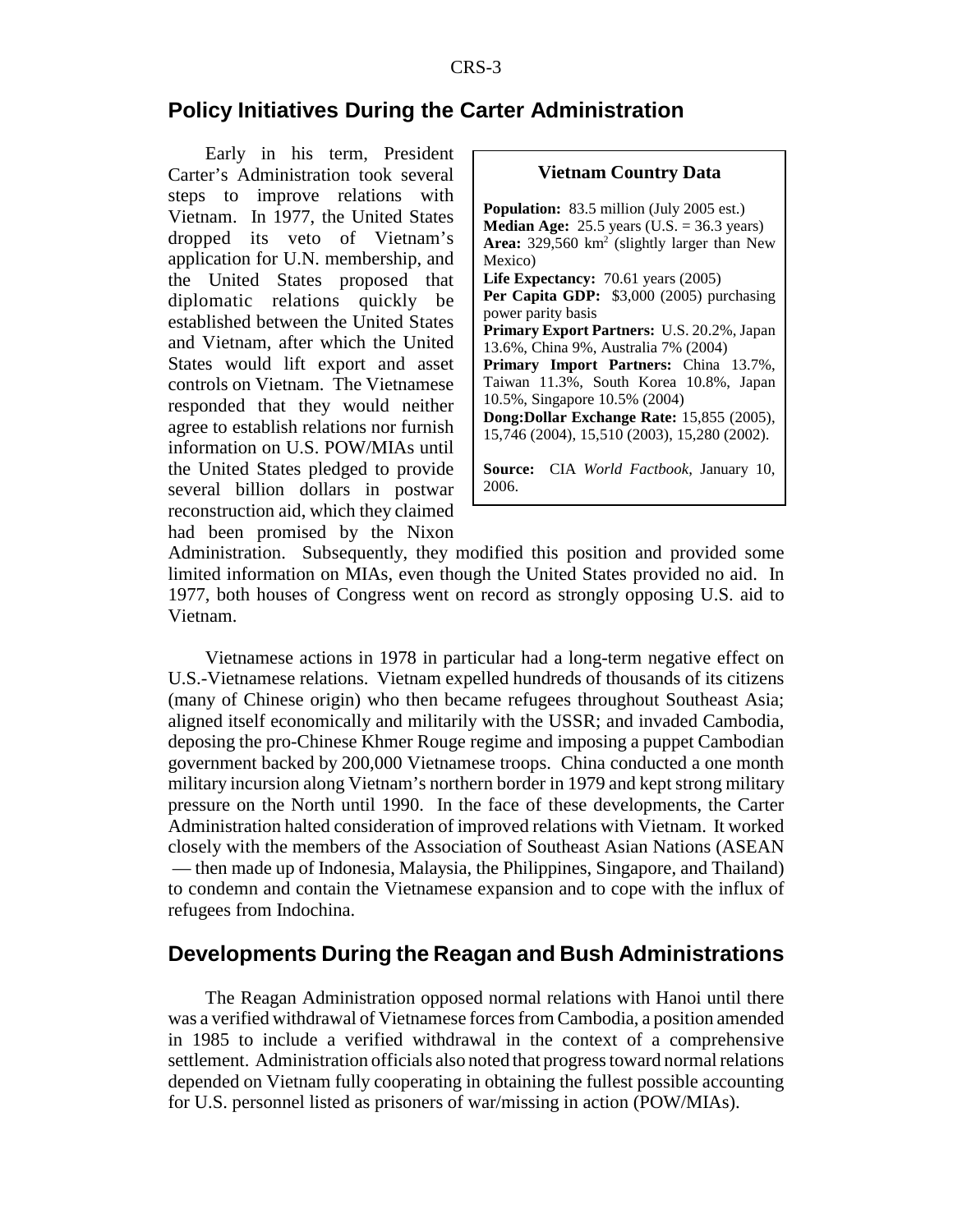As Vietnam withdrew forces from Cambodia in 1989 and sought a compromise peace settlement there, the Bush Administration decided in 1990 to seek contacts with Hanoi in order to assist international efforts to reach a peace agreement in Cambodia. Regarding the issue of the POW/MIAs, following a visit to Hanoi in 1987 by General John Vessey, President Reagan's Special Emissary for POW-MIA Issues, Vietnam returned hundreds of sets of remains said to be those of U.S. MIAs. Some, but not most, were confirmed as American. Altogether, from 1974 to 1992, Vietnam returned the remains of more than 300 Americans. Virtually all U.S. analysts agree that the Vietnamese "warehoused" several hundred remains and tactically released them in increments.

In April 1991, the United States laid out a detailed "road map" for normalization with Vietnam, welcomed Vietnam's willingness to host a U.S. office in Hanoi to handle POW/MIA affairs, and pledged \$1 million for humanitarian aid (mainly prosthetics). The U.S. office began operation in mid-1991. Also in 1991, the United States eased travel restrictions on Vietnamese diplomats stationed at the United Nations in New York and on U.S. organized travel to Vietnam.

In 1992, Vietnamese cooperation on POW/MIA matters improved, especially in the area of allowing U.S. investigators access to pursue "live sightings" reports. That year, the United States provided \$3 million of humanitarian aid (mainly prosthetics and aid to abandoned or orphaned children) for Vietnam; restored direct telecommunications with Vietnam; allowed U.S. commercial sales to meet basic human needs in Vietnam; and lifted restrictions on projects carried out in Vietnam by U.S. nongovernmental organizations. The United States provided aid to Vietnamese flood victims and provided additional aid for combating malaria problems.

Coinciding with these developments, the Senate Select Committee on POW/MIA affairs conducted what many consider the most extensive independent investigation of the POW/MIA issue ever undertaken. The committee, chaired by John Kerry and vice-chaired by Bob Smith, operated from August 1991 to December 1992. In early 1993, the committee issued its report, which concluded that there was "no compelling evidence" that POWs were alive after the U.S. withdrawal from Vietnam, and that although there was no "conspiracy" in Washington to cover up live POWs, the U.S. government had seriously neglected and mismanaged the issue, particularly in the 1970s. The committee's televised hearings arguably helped lay the domestic political foundation for the incremental breakthroughs in U.S.-Vietnam relations that followed.

Apart from Cambodia and the POW/MIA matter, the Reagan and Bush Administrations concerned themselves with a third problem — humanitarian issues. Major progress in negotiations with Vietnam resulted in plans to: (1) facilitate emigration from Vietnam of relatives of Vietnamese-Americans or permanent Vietnamese residents of the United States; (2) regulate the flow of Vietnamese immigrants to the United States and other countries under the so-called Orderly Departure Program (ODP) managed by the U.N. High Commissioner for Refugees; (3) resolve the issue of the estimated several thousand Amerasians (whose fathers are Americans and whose mothers are Vietnamese) who reportedly wished to immigrate from Vietnam to the United States; and (4) obtain release from Vietnamese prison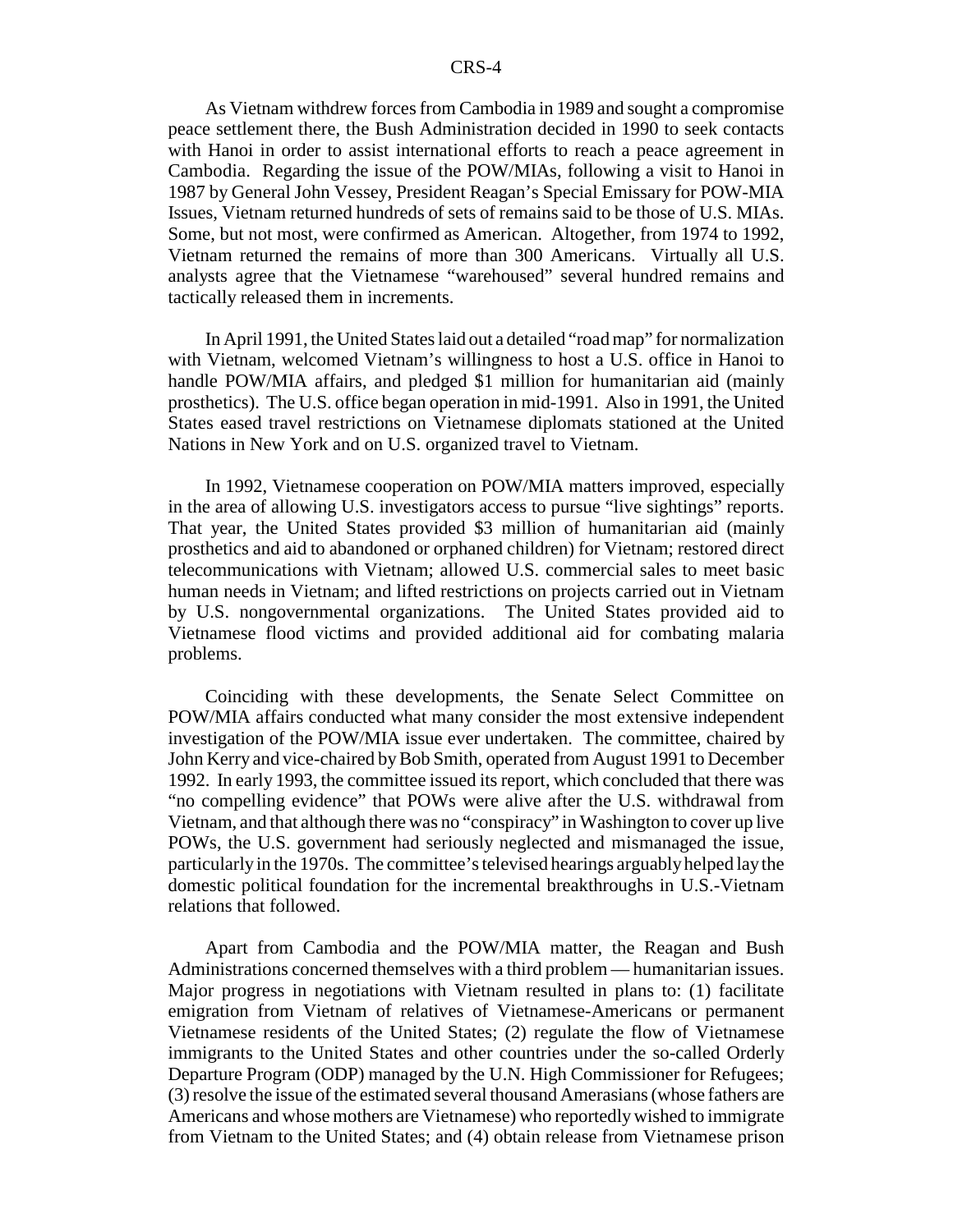camps and the opportunity to immigrate to the United States of thousands of Vietnamese who worked for the United States in South Vietnam or were otherwise associated with the U.S. war effort. Meanwhile, U.S. officials in Congress and the Administration expressed repeatedly their concern about the large numbers of political prisoners said to be in Vietnam.

#### **Developments During the Clinton Administration**

Early moves to improve relations during the Clinton Administration included the President's announcement on July 2, 1993, that the United States would no longer oppose arrangements supported by France, Japan, and others allowing for resumed international financial institution aid to Vietnam; however, he said the U.S. economic embargo on Vietnam would remain in effect. A high-level U.S. delegation visited Hanoi in mid-July to press for progress on POW/MIAs. The delegation also disclosed that U.S. consular officials would henceforth be stationed in Hanoi. President Clinton's September 13, 1993 renewal of his authority to maintain trade embargoes included a less restrictive version of the one on Vietnam that allowed U.S. companies to bid on development projects funded by international financial institutions in Vietnam. Also in September 1993, the Administration approved \$3.5 million in U.S. aid to extend two humanitarian programs (prostheses and orphans) in Vietnam. Members of Congress played an important behind-the-scenes role in encouraging the Clinton Administration to take many of these, and subsequent, steps.<sup>4</sup>

On February 3, 1994, President Clinton ordered an end to the U.S. trade embargo on Vietnam. The action came after many months of high-level U.S. interaction with Vietnam on resolving POW/MIA cases, and a January 27, 1994 vote in the Senate urging that the embargo be lifted, language that was attached to broad authorizing legislation (H.R. 2333 of the  $103<sup>rd</sup>$  Congress). The language was controversial in the House, but H.R. 2333 passed Congress and was signed into law (P.L. 103-236) in April 1994.

On January 25, 1995, the United States and Vietnam settled bilateral diplomatic and property claims and opened liaison offices in Washington and Hanoi. In early August 1995, the two countries opened embassies in Washington and Hanoi. The following month, an attempt in the Senate to restrict trade ties with Vietnam failed. The FY1996 State Department Appropriations bill (H.R. 2076 of the 104<sup>th</sup> Congress) included language barring funding for full diplomatic relations with Vietnam until more progress was made on POW/MIA issues. President Clinton vetoed H.R. 2076 in December 1995. Controversy continued in 1995 and 1996 over provisions in legislation (H.R. 1561 of the  $104<sup>th</sup>$  Congress) that would place conditions on upgrading U.S. relations with Vietnam, and that would admit additional boat people from camps in Hong Kong and elsewhere to the United States. H.R. 1561 passed Congress in March 1996, but was vetoed by the President, and the veto was sustained on April 30, 1996. A modified version of the Vietnam provisions in H.R. 2076 was signed by President Clinton on April 26, 1996, as part of H.R. 3019, the Omnibus

<sup>&</sup>lt;sup>4</sup> 2001 conversations with senior congressional staffers involved in the normalization debates of the 1990s.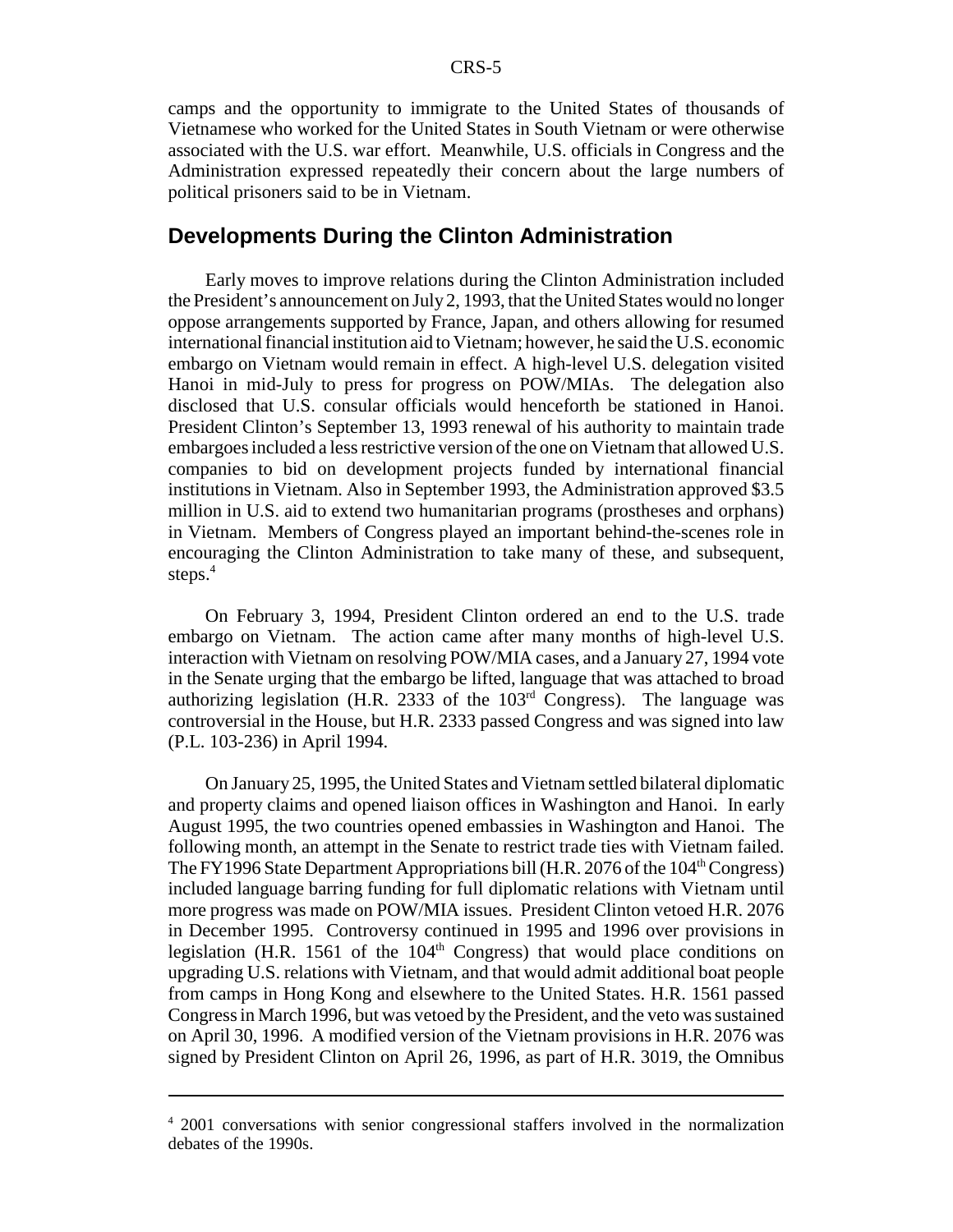Appropriations bill (P.L. 104-134). To comply with the provisions, President Clinton issued Presidential Determination 96-28 on May 30, 1996, saying that Vietnam was cooperating in full faith with the United States on POW/MIA issues. On April 10, 1997, the Senate approved former Vietnam War POW and Member of Congress Pete Peterson as U.S. Ambassador to Vietnam.

Economic relations steadily improved over the next several years, culminating in the signing of the landmark U.S.-Vietnam bilateral trade agreement (BTA) in 2000 (see below). While visiting Vietnam in late June 1997, Secretary of State Madeleine Albright urged greater economic reform and better human rights. In December 1997, National Security Adviser Sandy Berger said the Administration was consulting with Congress on granting Vietnam a waiver from the Jackson-Vanik amendment that would smooth the way for the Overseas Private Investment Corporation (OPIC) and Export-Import Bank to support U.S. business activities in Vietnam. On March 11, 1998, President Clinton granted the waiver, and a formal agreement on OPIC was signed eight days later. In each subsequent year of his term, President Clinton granted a Jackson-Vanik waiver to Vietnam. In November 1999, OPIC signed its first financing agreement for an American business in Vietnam since the end of the Vietnam War, a \$2.3 million loan to Caterpillar Inc.'s authorized dealership in Vietnam.

# **U.S.-Vietnam Relations, 2000-2005**

#### **Prime Minister's June 2005 Trip to the United States**

Vietnamese Prime Minister Phan Van Khai traveled to the United States in June 2005, the first such visit to the United States by a Vietnamese Prime Minister since the end of the Vietnam War. President Bush and Prime Minister Khai issued a joint statement expressing their "intention to bring bilateral relations to a higher plane." President Bush expressed "strong support" for Vietnam's accession to the World Trade Organization (WTO), pledged to attend the November 2006 Asia Pacific Economic Cooperation (APEC) summit in Hanoi, and welcomed Vietnam's efforts on human rights and religious freedom issues, about which the two leaders agreed to continue "an open and candid dialogue."5 The two countries signed an agreement on implementing a bilateral International Military Education Training (IMET) program to send two Vietnamese officers to the United States for training, under which two Vietnamese officers will attend English classes in 2006 at the U.S. Air Force's Defense Language Institute at Lackland Air Force Base in San Antonio. The two sides also announced an agreement to resume U.S. adoptions of Vietnamese children, which Hanoi halted in 2002. Protesters, mainly Vietnamese-Americans, appeared at every stop on Khai's trip.

<sup>&</sup>lt;sup>5</sup> White House Office of the Press Secretary, "Joint Statement Between the United States of America and the Socialist Republic of Vietnam," June 21, 2005.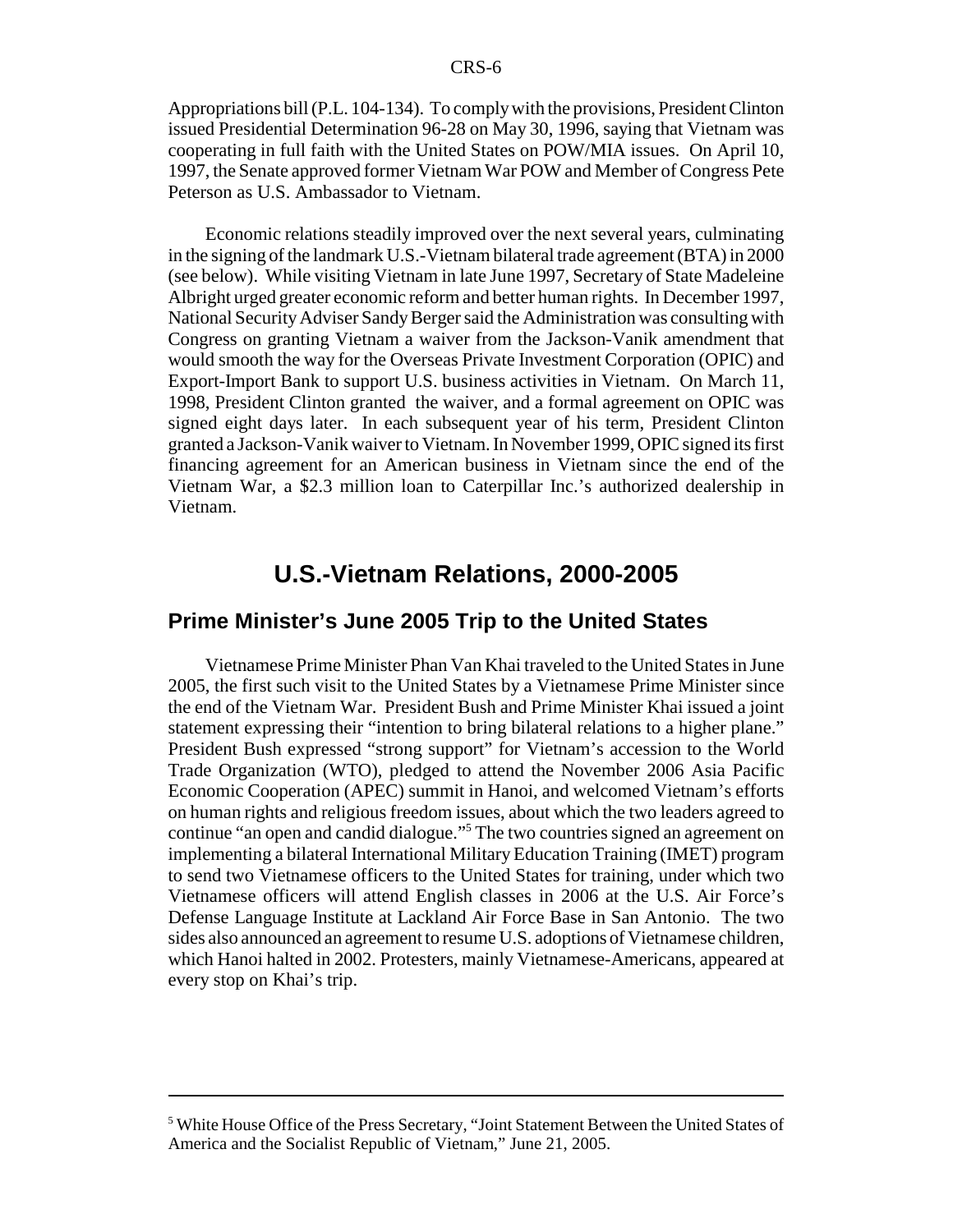### **Economic Ties**

**The Bilateral Trade Agreement (BTA).** On December 10, 2001, a sweeping bilateral trade agreement (BTA) between the United States and Vietnam entered into force. (See CRS Report RL30416, *The Vietnam-U.S. Bilateral Trade Agreement*) Under the BTA, which required congressional approval, the U.S. extended conditional normal trade relations (NTR) status to Vietnam, a move that significantly reduced U.S. tariffs on most imports from Vietnam. In return, Hanoi agreed to undertake a wide range of market-liberalization measures, including extending NTR treatment to U.S. exports, reducing tariffs on goods, easing barriers to U.S. services (such as banking and telecommunications), committing to protect certain intellectual property rights, and providing additional inducements and protections for foreign direct investment.

The agreement paved the way for President Bush to extend *conditional* NTR treatment to Vietnam. NTR treatment is conditional because Vietnam's trade status is still subject to annual congressional review under the U.S. Trade Act of 1974's Jackson-Vanik provisions, which govern trade with non-market economies. On June 1, 2005, President Bush renewed Vietnam's year-long waiver of Jackson-Vanik amendment restrictions on bilateral economic activities. Vietnam has received a presidential waiver every year since 1998. From 1998 to 2002, resolutions disapproving the waivers failed in the House. Disapproval resolutions were not introduced in 2003, 2004, or 2005. In addition to granting Vietnam conditional NTR treatment, the Jackson-Vanik waiver also allows the U.S. Overseas Private Investment Corporation (OPIC) and the U.S. Ex-Im Bank to support U.S. businesses exporting to and/or operating in Vietnam.

|                                    | <b>U.S. Imports</b><br>from Vietnam | <b>U.S. Exports</b><br>to Vietnam                                 | <b>Total Trade</b> | <b>Trade</b><br><b>Balance</b> |
|------------------------------------|-------------------------------------|-------------------------------------------------------------------|--------------------|--------------------------------|
| 1994                               | 50.5                                | 172.2                                                             | 222.7              | 121.7                          |
| 2000                               | 827.4                               | 330.5                                                             | 1,157.9            | $-496.9$                       |
| 2001                               | 1,026.4                             | 393.8                                                             | 1,420.2            | $-632.6$                       |
| 2002                               | 2,391.7                             | 551.9                                                             | 2,943.6            | $-1,839.8$                     |
| 2003                               | 4,472.0                             | $1,291.1^a$                                                       | 5,763.1            | $-3,180.9$                     |
| 2004                               | 5,161.1                             | $1,121.9^a$                                                       | 6,283.0            | $-4,039.2$                     |
| 2005                               | 6,522.3                             | 1,151.3                                                           | 7,673.6            | $-5,371.0$                     |
| Jan - Mar 2005                     | 1,512.2                             | 197.5                                                             | 1,709.7            | $-1,314.7$                     |
| Jan - Mar 2006                     | 1,791.2                             | 191.0                                                             | 1,982.2            | $-1,600.2$                     |
| Major Imports<br>from Vietnam      | products, cashew nuts, coffee       | clothing, footwear, wooden furniture, frozen shrimp, petroleum    |                    |                                |
| <b>Major Exports</b><br>to Vietnam | cotton, plastics                    | aircraft, mining equipment, electronic machinery, steel wire, raw |                    |                                |

| Table 1. U.S.-Vietnam Merchandise Trade |
|-----------------------------------------|
| (millions of dollars)                   |

**Source:** U.S. International Trade Commission. Data are for merchandise trade on a customs basis.

a. U.S. exports from 2003 include Vietnam Airlines' \$700 million purchase of several Boeing 777s. U.S. aircraft exports to Vietnam totaled over \$360 million in 2004 and nearly \$170 million in the first half of 2005.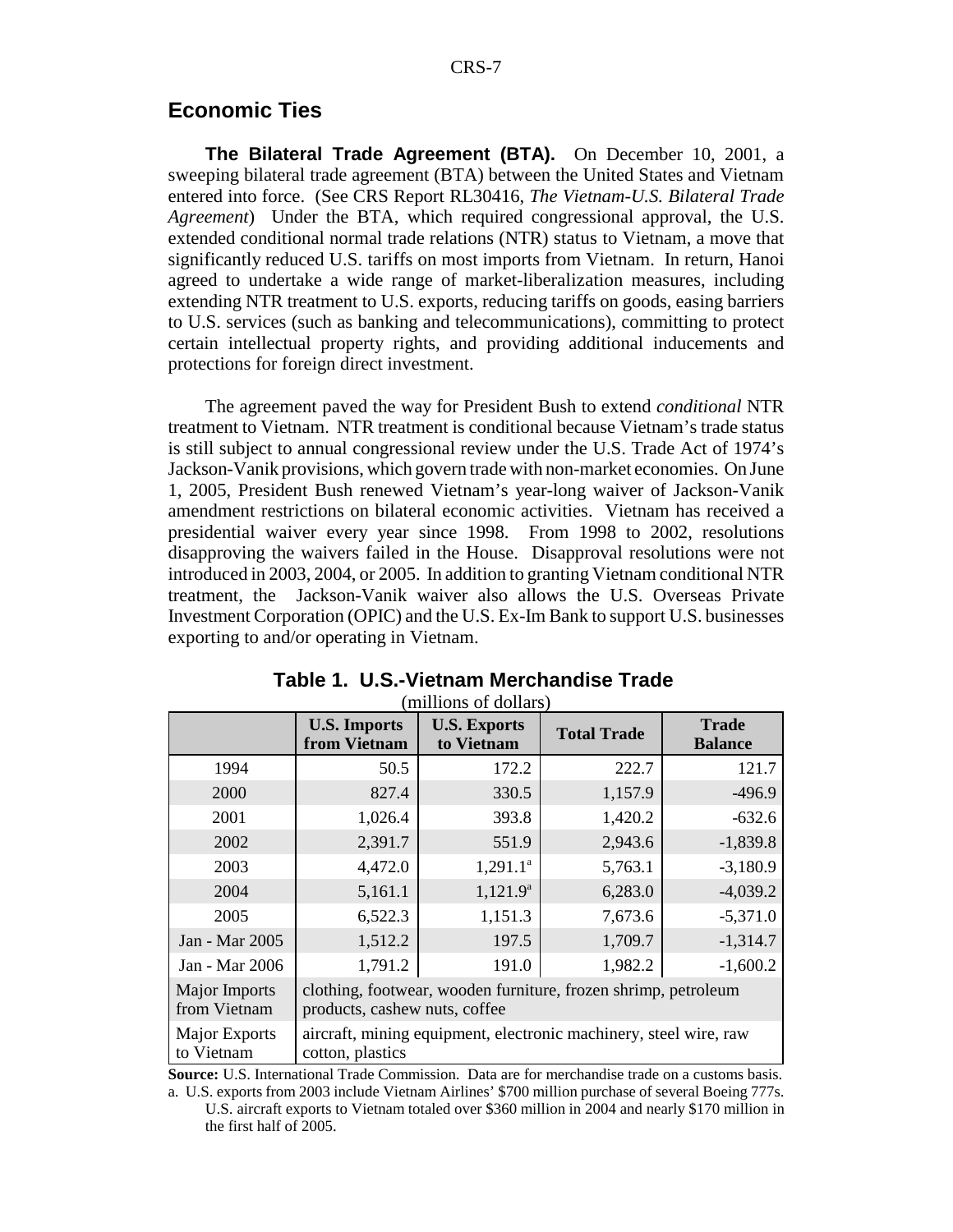**Implementation of the BTA.** In the first three years after the BTA was signed, Hanoi apparently implemented most of its initial commitments. Some observers have expressed concern that the government has not implemented in law and/or in practice many of the concessions that were due to be phased in by December 2004, particularly in the services sector, though many critics have tended to accept the argument that the slippages often are due more to weak governmental capacity rather than to protectionist intentions.6 This belief may also explain why the Bush Administration appears not to have harshly criticized Vietnam in those areas where implementation has been poor or incomplete, with the exception of intellectual property rights (see below).

**Vietnam's Bid to Join the WTO.** The final step toward full legal economic normalization between the United States and Vietnam would be granting permanent NTR (PNTR) status to Vietnam. This step, which would require congressional approval, is likely to be considered by Congress now that the United States and Vietnam have concluded their bilateral WTO accession agreement, the last and most difficult of the bilateral agreements that Vietnam had to negotiate with twenty-eight WTO members. Vietnam still must complete negotiations with a multilateral WTO Working Party. In the summer of 2006, President Bush is expected to ask Congress to extend PNTR status to Vietnam, much as President Clinton did after completing WTO accession negotiations with China in November 1999.<sup>7</sup>

Vietnamese leaders originally set a goal of joining the WTO by early 2005. In late 2005, the delay in joining the WTO appears to have frustrated some Vietnamese. During that time, high-ranking Vietnamese officials publicly criticized the United States for making "impossible" demands on their country, including raising the standards for WTO membership. To avoid a repeat of the experience with China, which many observers contend has not implemented all measures as required in its WTO accession agreements, the United States and other trading partners are insisting that Vietnam show progress on and present drafts of implementing legislation *before* they will conclude accession negotiations.

**U.S.-Vietnam Trade Flows.** The BTA led to a sharp rise in U.S.-Vietnam trade, which in 2005 was worth over \$7.6 billion, more than five times the level in 2001 (the year before the BTA came into effect), and nearly thirty times the level when relations were normalized in 1994. (see **Table 1**) Over 80% of the increase in trade since 2001 has come from the growth in imports from Vietnam. The United States is now Vietnam's largest export market and U.S. firms constitute the single largest source of foreign direct investment in Vietnam. Rising imports have led to

<sup>&</sup>lt;sup>6</sup> Conversations with U.S. government and business officials, particularly those held during a March 2005 trip to Vietnam.

<sup>&</sup>lt;sup>7</sup> WTO members must extend reciprocal PNTR treatment to one another. If Vietnam becomes a WTO member and the United States does not grant Vietnam PNTR, it would force the United States to invoke the nonapplication Article XIII of the WTO agreement that would prevent the application of the entire WTO agreement, including all concessions between the United States and Vietnam. For a fuller explanation, see CRS Report RS22398, *The Jackson-Vanik Amendment and Candidate Countries for WTO Accession: Issues for Congress*, by William Cooper.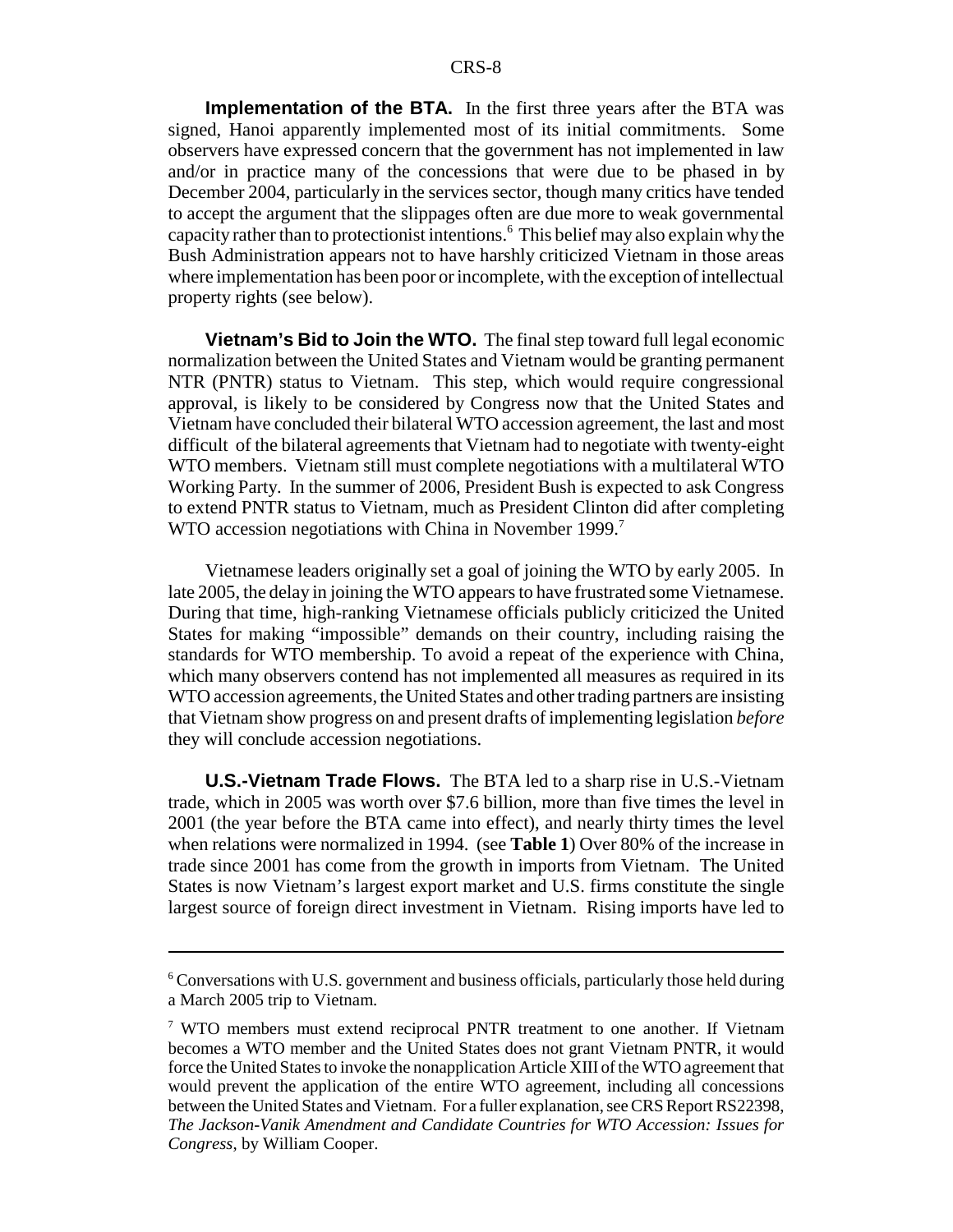trade disputes over imports of Vietnamese clothing, catfish, and shrimp. For the first three months of 2006, bilateral trade flows have risen by around 15% compared with the same period a year earlier. Since 2002, Vietnam has run an overall current account deficit with the rest of the world.

**Imports of Vietnamese Clothing.** Most of the increase in U.S.-Vietnam trade since 2001 has come from a sharp rise in clothing imports from Vietnam, which were over \$2.6 billion in 2005, up from the \$45 million - \$50 million range that Vietnam recorded in 2000 and 2001. By dollar value, clothing is now the largest item the United States imports from Vietnam. In 2005, Vietnam provided about 4.3% of total U.S. clothing imports (up from 1.4% in 2002 and 0.1% in 2001, before the BTA went into effect). Vietnam is now the sixth largest exporter of clothing to the United States. The BTA contains no restrictions on Vietnamese clothing exports to the United States, but a safeguard provision would allow the U.S. to impose quotas on textile imports in the event of a surge of imports.

During the congressional debate over the BTA, many Members urged the Bush Administration to negotiate a bilateral textile agreement soon after the BTA came into effect. In April 2003 the United States and Vietnam signed a bilateral agreement that places quotas on 38 categories of Vietnam's clothing exports. January 1, 2005 saw the expiration of the global system of import quotas on textile and apparel products for WTO members. Because Vietnam is not a WTO member, its clothing industry generally is considered to be at a disadvantage compared with its competitors that operate under quota-free trade in textiles and apparel.<sup>8</sup> If Vietnam joins the WTO and the United States does not take the unusual step of invoking the WTO's Article XIII, the United States would be required to terminate its quota program with Vietnam.

**Intellectual Property Rights (IPR).** Since 2002, the Bush Administration has placed Vietnam on its "Special 301 watch list" for poor protection of intellectual property rights, particularly in the areas of music recordings and trademark protection.<sup>9</sup> The BTA requires Vietnam to make its IPR regime WTO-consistent in 2003. Although it has made numerous regulatory and legal changes to this end, the

<sup>&</sup>lt;sup>8</sup> However, for 2005, the value of Vietnamese clothing imports increased by just over 6% compared with 2004, despite the competitive disadvantage Vietnamese clothing manufacturers have faced since the January 1, 2005 end of quotas on clothing imports from WTO members. Imports of clothing into the United States from all countries has increased by around 6.8% since the quota system ended. (Figures were computed using the Harmonized Tariff System codes 61, 62, 63, and 65)

<sup>&</sup>lt;sup>9</sup> "Special 301" refers to Section 182 of the Trade Act of 1974. Since the start of the Special 301 provision in 1989, the USTR has issued annually a three-tier list of countries judged to have inadequate regimes for IPR protection, or to deny access: (1) priority foreign countries are deemed to be the worst violators, and are subject to special investigations and possible trade sanctions; (2) priority watch list countries are considered to have major deficiencies in their IPR regime, but do not currently warrant a Section 301 investigation; and (3) watch list countries, which maintain IPR practices that are of particular concern, but do not yet warrant higher-level designations. See CRS Report 98-454, Section 301 of the Trade Act of 1974, As Amended: Its Operation and Issues Involving Its Use by the United States, by Wayne Morrison.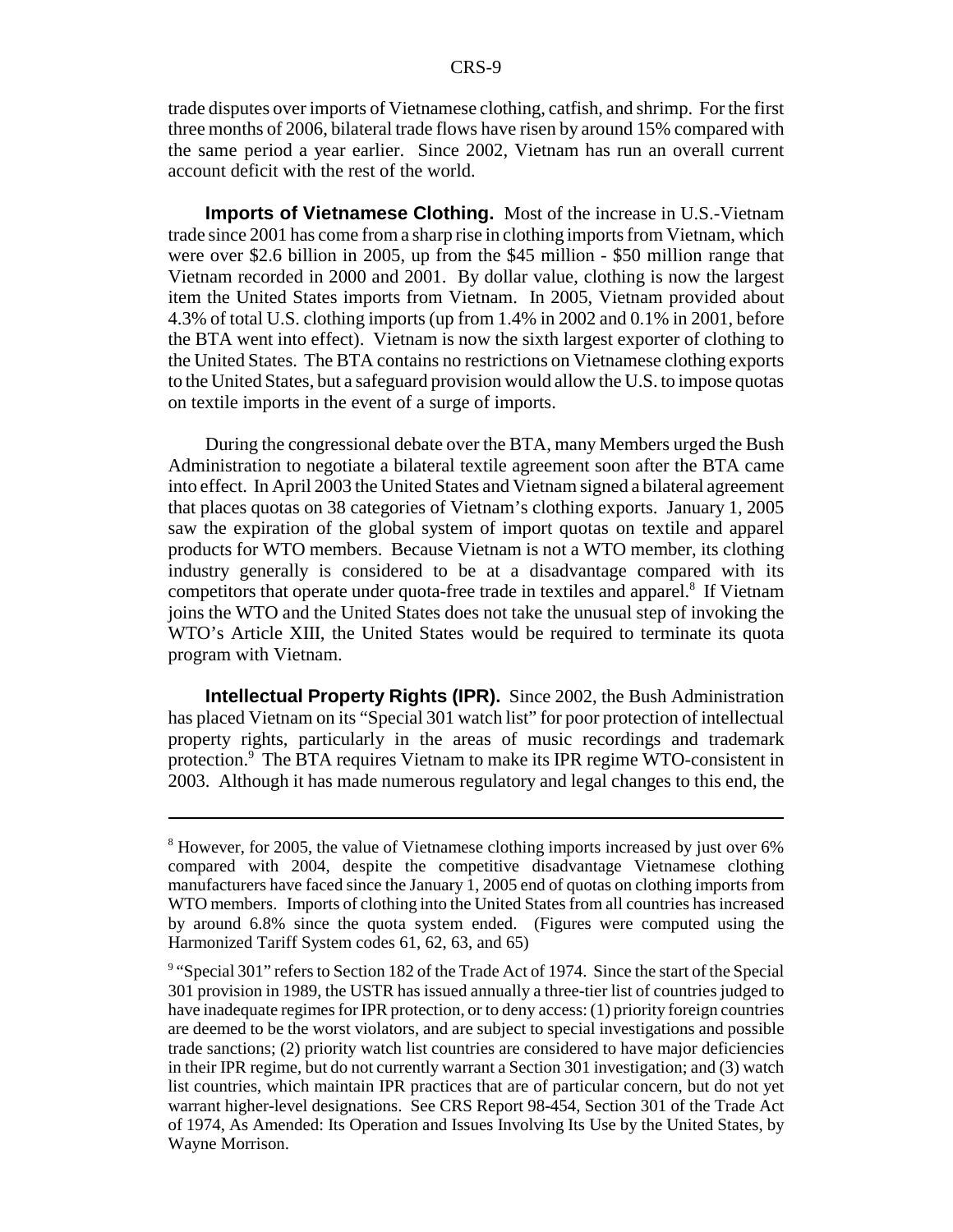Vietnamese government's IPR enforcement has been widely faulted. In November 2005, Vietnam's National Assembly passed a new, comprehensive IPR law.

#### **U.S. Bilateral Economic Assistance to Vietnam**

(For more on U.S. aid to Vietnam, see CRS Report RL32636, *U.S. Assistance to Vietnam*.) As the normalization process has proceeded, the U.S. has eliminated most of the Cold War-era restrictions on U.S. aid to Vietnam, and U.S. assistance has increased markedly since around \$1 million was provided when assistance was resumed in 1991. U.S. aid is expected to be over \$70 million for FY2006, about three-and-a-half times the level in FY2000. By far the largest component of the current U.S. bilateral aid program is health-related assistance, which amounted to nearly \$40 million in FY2005. Spending on HIV/AIDS treatment and prevention in Vietnam has risen since President Bush's June 2004 designation of Vietnam as a "focus country" eligible to receive increased funding to combat HIV-AIDS under the President's Emergency Plan for AIDS Relief (PEPFAR).<sup>10</sup> The United States provided \$10 million in PEPFAR funds in FY2004 and over \$27 million the following year. Other sizeable assistance items include food assistance, de-mining activities, educational exchanges, and programs assisting Vietnam's economic reform efforts. In recent years, some Members of Congress have attempted to link increases in non-humanitarian aid to progress in Vietnam's human rights record. (See the "Human Rights and Religious Freedom" section.)

In May 2004, Vietnam was not selected as one of the first 16 countries eligible for the Millennium Challenge Account (MCA), President Bush's major new foreign aid initiative that links U.S. assistance to governance as well as economic and political freedoms. Vietnam was deemed ineligible, despite meeting the technical requirements for MCA eligibility, because it scored very low on some of the indicators used to measure political freedom. For FY2005 and 2006, Vietnam again received low scores on the indicators of political and civil liberties maintained by the Millennium Challenge Corporation to determine eligibility for the MCA.

**Bird Flu.** Since late December 2003, there have been over 90 confirmed cases — including over 40 deaths — of avian influenza in Vietnam. According to USAID, the H5N1 virus is believed to be endemic in Vietnam's waterfowl population, which is estimated to be around 250 million birds, including 20 million to 60 million ducks and geese. In 2005, the Vietnamese government began intensifying its response to the disease, including expanded cooperation with international health agencies and foreign aid donors. Vietnam has begun a mass poultry vaccination program to try to halt the disease's spread. In FY2006, the United States is expected to provide over \$5 million for avian influenza-related programs in Vietnam. During an October 2005 visit to Vietnam, Health and Human Services Secretary Michael Leavitt and Vietnamese officials signed a bilateral health cooperation agreement, and Vietnam agreed with a number of U.N. agencies to conduct a joint prevention program. (For

<sup>&</sup>lt;sup>10</sup> Vietnam qualified for the designation in part because of its demonstrated commitment to fighting the epidemic on its own and because of the competency of its medical institutions. Vietnam is estimated to have about 100,000 people living with the HIV-AIDS virus, a number that is projected to grow significantly.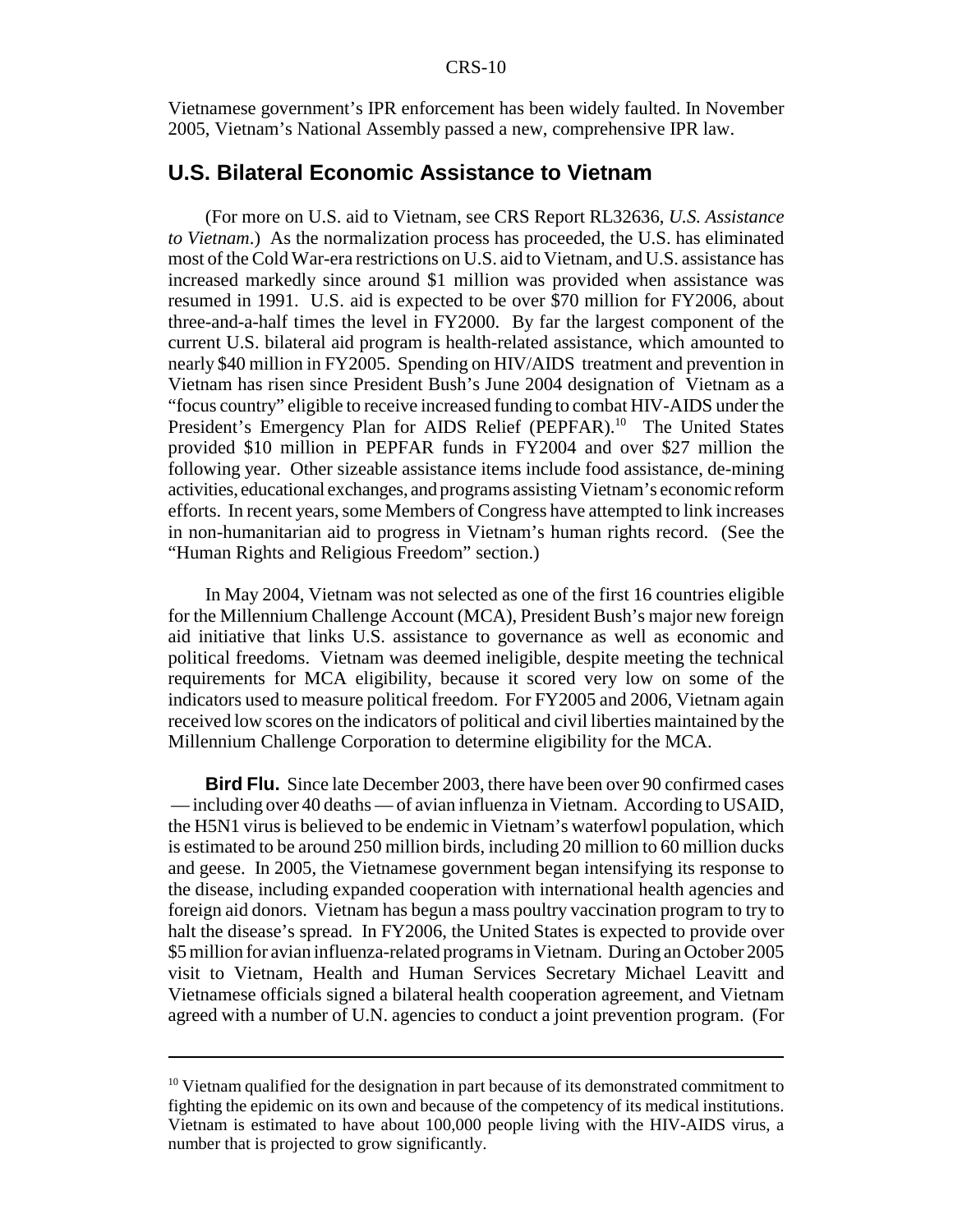more, see CRS Report RL33219, *U.S. and International Responses to the Global Spread of Avian Flu.*)

### **Human Rights and Religious Freedom**

In recent years, tensions between the United States and Vietnam over human rights issues have increased. It is difficult to make country-wide generalizations about the state of human rights in Vietnam, a one-party, authoritarian state ruled by the Vietnamese Communist Party (VCP). For the past several years, the VCP appears to have followed a strategy of permitting most forms of personal and religious expression while selectively repressing individuals and organizations that it deems a threat to the party's monopoly on power. On the one hand, the gradual loosening of restrictions since Vietnam's *doi moi* ("renovation") economic reforms were launched in 1986 has opened the door for Vietnamese to engage in private enterprise, has permitted most Vietnamese to observe the religion of their choice, and has allowed a moderately vibrant press to sprout, so long as it keeps criticism of the government to "safe" issues like corruption, economic policy, nature conservation and environmental pollution, and the trafficking of women and children.

On the other hand, the government in recent years reportedly has cracked down harshly on anti-government protests by various ethnic minority groups, most prominently the Montagnards in the country's Central Highlands, where clashes between protestors and government security forces have flared periodically since 2001. Furthermore, in its effort to control the Internet, the central government has stepped up repression of so-called "cyber dissidents" for alleged offenses such as criticizing the signing of land-border agreements with China and calling for greater political accountability and political competition. During his meeting with Prime Minister Khai in June 2005, President Bush reportedly raised human-rights concerns, particularly Hanoi's controls over religious groups and repression of ethnic groups in the Central Highlands. $^{11}$ 

One of the most notable features of the State Department's 2005 report on human rights in Vietnam, released in March 2006, is that it cites evidence of improving conditions. Whereas past reports described the Vietnamese government's human rights record as "poor," the 2005 version uses the term "unsatisfactory." The report states that the government in 2005 "took steps to improve respect for human rights," including granting amnesty to an unusually large number of prisoners (including several high-profile ones).<sup>12</sup>

*"Country of Particular Concern" Designation.* In September 2004, for the first time Vietnam was designated as a "country of particular concern" (CPC) in the State Department's International Religious Freedom Report. On May 5, 2005, the State Department announced it had reached an agreement on religious freedom with Vietnam. The agreement, which has not been released, enabled Vietnam to avoid punitive consequences, such as sanctions, associated with its CPC designation.

<sup>&</sup>lt;sup>11</sup> Murray Hiebert, "Bush Backs Vietnam's WTO Bid," The Asian Wall Street Journal, June 22, 2005.

<sup>12</sup> State Department, *2005 Country Report on Human Rights Practices for Vietnam*.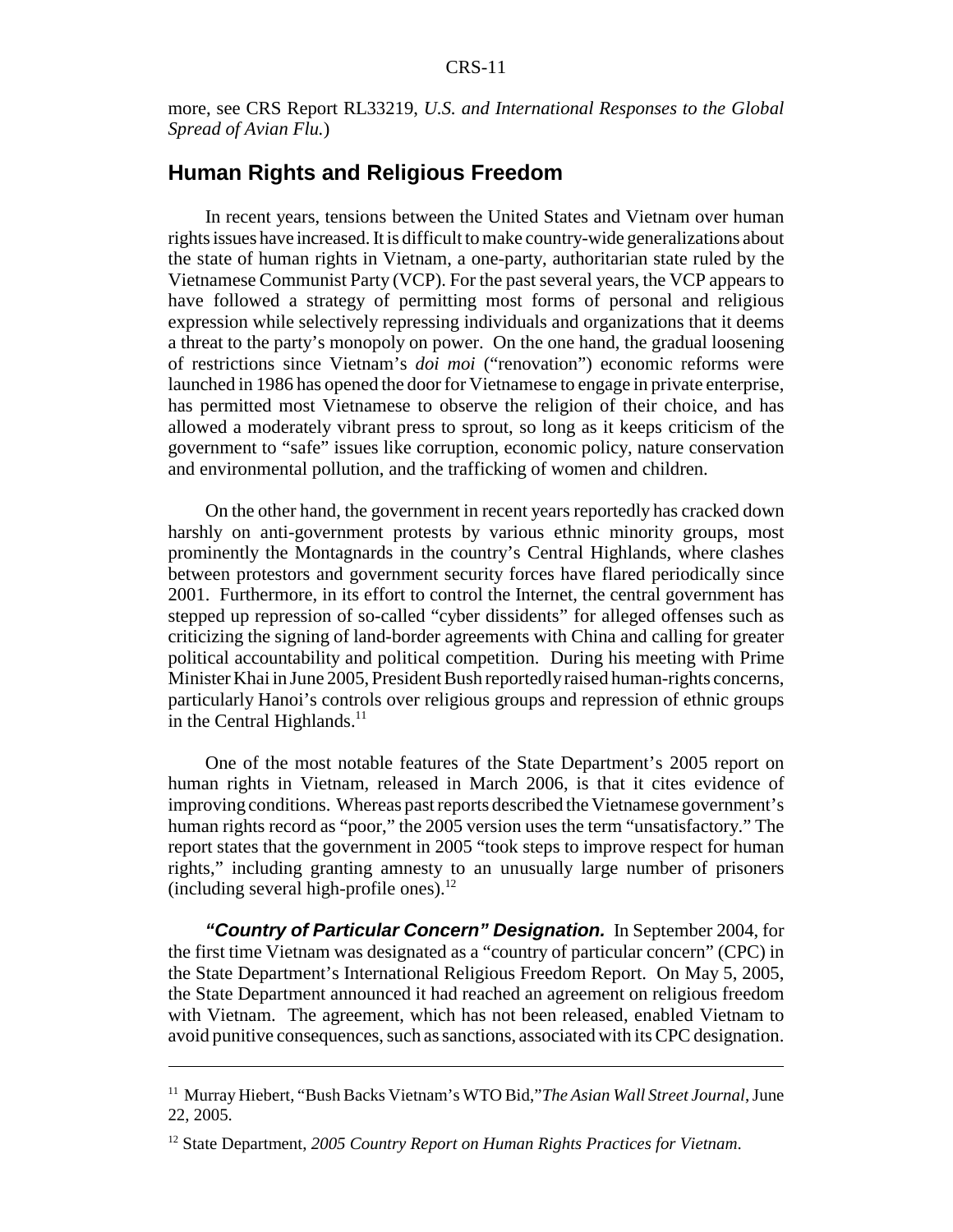According to a public briefing by Ambassador Hanford, under the agreement, the Vietnamese government committed to fully implement new legislation on religious freedom and render previous contradictory regulations obsolete, instruct local authorities to strictly and completely adhere to the new legislation and ensure their compliance, facilitate the process by which religious congregations are able to open houses of worship, and give special consideration to prisoners and cases of concern raised by the United States regarding the granting of prisoner amnesties.<sup>13</sup>

The State Department's announcement cited a number of steps taken in 2004 and early 2005 by the Vietnamese government, notably the release of several prominent religious prisoners, the issuance of a new law streamlining the application process for religious groups registering with the government, and the issuance of prime ministerial directives prohibiting forced renunciations of faith and allowing Protestant "house churches" in ethnic minority provinces to operate if they renounce connections to certain expatriate groups, particularly the Montagnard Foundation, which is based in the United States. According to the information provided by the State Department, the agreement did not appear to carve out new ground but instead focused on committing Vietnam to fully implement its new laws and regulations and to ensuring the compliance of local officials, a goal that often has proved elusive in the past.<sup>14</sup> The agreement has been faulted by human rights groups on a number of grounds, including the following: the Vietnamese government still retains for itself the right to decide which religious organizations and activities are legal; the government's recent announcements do not list punishments for violators of religious freedoms; the agreement does not deal with issues concerning non-Christian groups that claim to have been repressed by the government; and religious persecution continues in the Central Highlands despite the agreement. In the 2005 *International Religious Freedom Report*, Vietnam was redesignated a CPC despite "some very significant efforts to improve religious freedom," primarily due to "prisoners and continuing implementation problems at the local level and the lack of normalized relations with several religious groups."

**The Vietnam Human Rights Act.** In large measure due to Vietnam's crackdowns in the Central Highlands, attempts have been made in the  $108<sup>th</sup>$  and  $109<sup>th</sup>$ Congresses to link U.S. aid to the human rights situation in Vietnam. The most prominent example, the Vietnam Human Rights Act (H.R. 1587/S. 2784 in the 108<sup>th</sup> Congress, H.R. 3190 in the  $109<sup>th</sup>$  Congress), proposes capping existing nonhumanitarian U.S. assistance programs to the Vietnamese government at FY2005 levels (FY2004 for H.R. 1587) if the President does not certify that Vietnam is making "substantial progress" in human rights, including religious freedom. At present, the newly signed bilateral IMET agreement is the only current aid program that would be affected, because it is the only U.S. non-humanitarian assistance that is given directly to the government of Vietnam. The act also would require the executive branch to produce annual reports on Vietnam's human rights situation and would authorize funds to promote democracy in Vietnam and to overcome the jamming of Radio Free Asia. Critics argue that the bill could chill the recent

<sup>&</sup>lt;sup>13</sup> State Department Daily Press Briefing, May 5, 2005.

<sup>&</sup>lt;sup>14</sup> May 5, 2005 State Department briefing and State Department Press Statement, "United States-Vietnam Religious Freedom Agreement," May 5, 2005.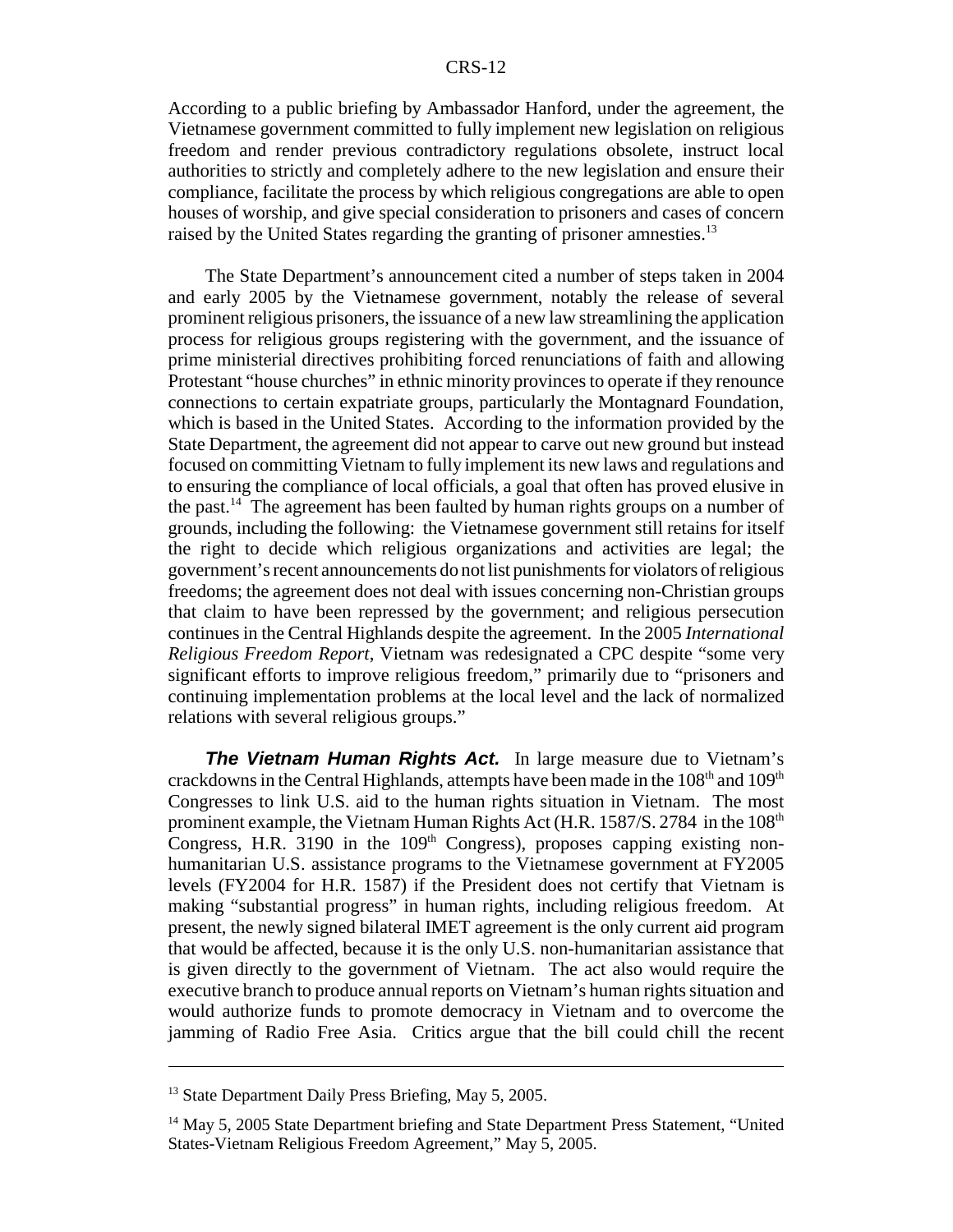warming of bilateral political and security ties. On July 19, 2004, by a vote of 323-45, the House passed H.R. 1587. In the Senate, it was not reported out of committee, and attempts to include an abbreviated version in an omnibus appropriation bill did not succeed. In the  $109<sup>th</sup>$  Congress, another stripped-down version of the act was included in the House-passed version of the Foreign Relations Authorization Act of FY2006/FY2007 (H.R. 2601), which has yet to receive action in the Senate. Unlike previous versions of the Vietnam Human Rights Act, the language in H.R. 2601 does not contain provisions for a presidential waiver. The act also would authorize \$2 million to assist organizations that promote democracy and human rights in Vietnam.

### **Political and Security Ties**

Vietnam and the United States gradually have been expanding their political and security ties, though these have lagged far behind the economic aspect of the relationship. In the past three years, however, Vietnam's leadership appears to have decided to expand their country's ties to the United States, as shown by a number of indicators: the signing of an IMET agreement in June 2005 and discussion of expanding IMET cooperation during Secretary Rumsfeld's June 2006 trip to Vietnam; since late 2004 the Vietnamese government has responded positively to many U.S. human rights demands; in August 2004, drug enforcement officials from various U.S. agencies held a week-long training session in Vietnam, the first such joint counternarcotics training session; three U.S. naval vessels have made calls in Vietnamese ports since November 2003, and a fourth visit is planned for 2006; there have been several meetings between senior military officials; Vietnamese military officers increasingly participate in U.S.-led conferences and academic programs.

There are a number of possible reasons Vietnam seeks to upgrade its relationship with the United States. Vietnam has an interest in facilitating its application to join the World Trade Organization (WTO), a move that would require U.S. (and congressional) approval and could occur in 2006. At the strategic level, Vietnam may be seeking to offset China's increased economic, political, and cultural influence in Southeast Asia. Additionally, the Vietnamese hope to smooth the way for President Bush's expected trip to Hanoi in 2006, when Vietnam hosts the Asia-Pacific Economic Cooperation (APEC) forum summit.

**Agent Orange.** Vietnamese leaders have pressed the United States for compensation for Agent Orange victims and for assistance locating the remains of Vietnam's soldiers who are still missing from fighting with the United States. During President Bill Clinton's five-day trip to Vietnam in 2000, the United States took some small steps toward meeting these demands, including agreeing to set up a joint research study on the effects of dioxin/Agent Orange and the provision of materials to help locate the estimated 300,000 Vietnamese troops missing from the Vietnam War. Over three million Vietnamese suffering from the alleged effects of Agent Orange were part of a class action suit filed in U.S. Federal District Court in Brooklyn against the chemical companies that manufactured the defoliant. The case was dismissed in March 2005, in a ruling that was widely publicized in Vietnam. In April 2005, the Bush Administration discontinued funding of a grant to conduct research in Vietnam on the possible relationship between Agent Orange and birth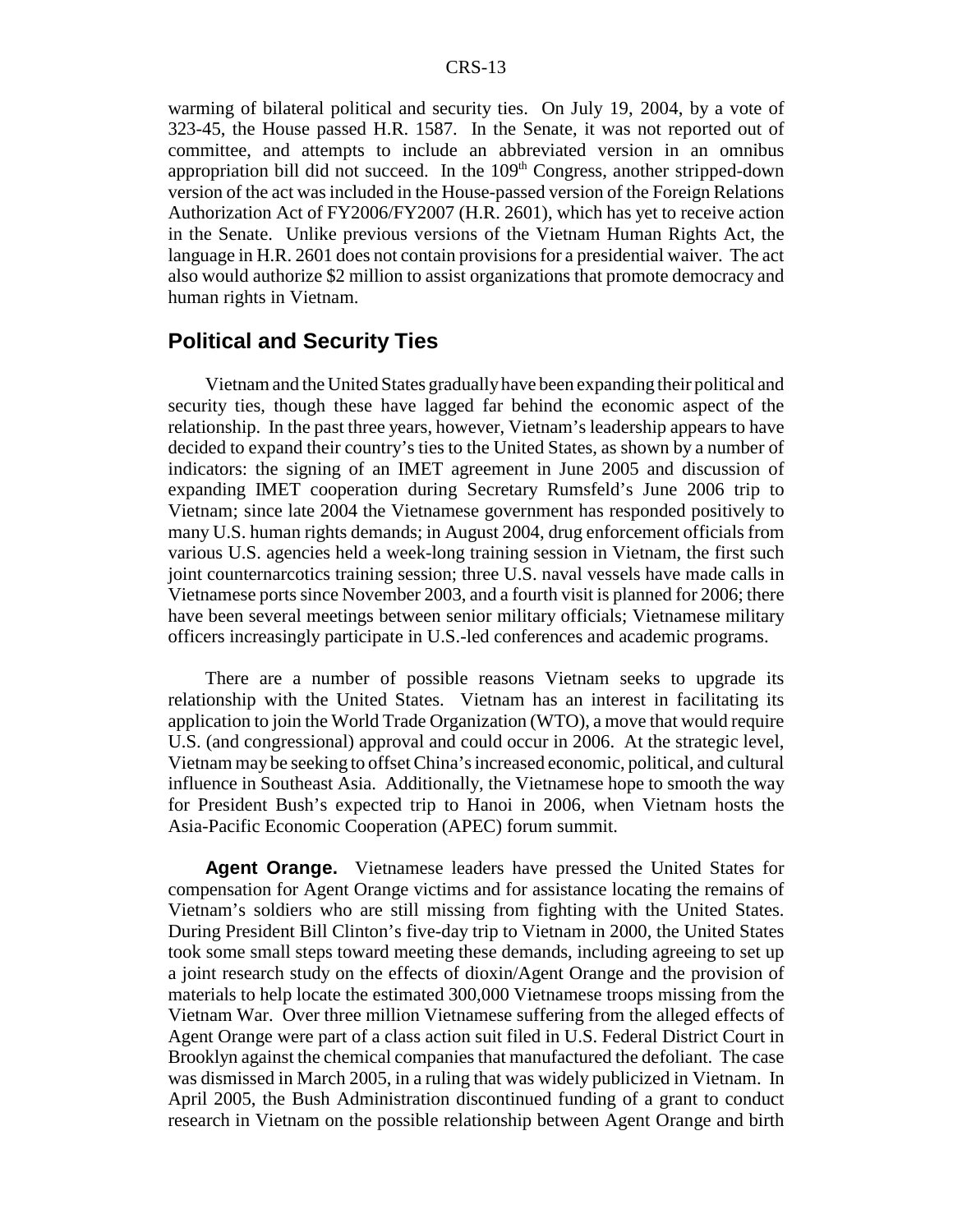defects. The justification for the decision was that the Vietnamese Ministry of Health had not given its approval for the study.<sup>15</sup>

**Human Trafficking.** On June 5, 2006, the State Department issued its sixth annual report on human trafficking, *Trafficking in Persons Report*. Vietnam was listed as a "Tier 2" country that "does not fully comply with the minimum standards for the elimination of trafficking." As recently as 2004, it was included on the "Tier 2 Watch-list," but was upgraded to "Tier 2" in the 2005 report, which judged the government to be making "significant efforts" to combat trafficking. According to the 2006 report, the Vietnamese government's anti-trafficking efforts have been particularly lacking in the areas of protecting Vietnamese women who are lured to other countries by fraudulent offers of marriage, and of monitoring and prosecuting instances of abuse of and trafficking in Vietnamese workers who are recruited to work overseas by labor export companies, including those that are state-owned.

**Vietnam War Resettlement Programs.** In November 2005, the United States and Vietnam announced the reopening of certain categories of the Orderly Departure Program (ODP), under which over 550,000 Vietnamese were resettled in the United States between 1979 and 1999. During this time, another 300,000 Vietnamese came to the United States through other programs. The reopening is limited to those who were unable to apply or who were unable to complete the application process before the ODP closed in 1994.

#### **POW/MIA Issues**

In the mid-1990s, the United States and Vietnam devoted increased resources to POW/MIA research and analysis. By 1998 a substantial permanent staff in Vietnam was deeply involved in frequent searches of aircraft crash sites and discussions with local Vietnamese witnesses throughout the country. The Vietnamese authorities also have allowed U.S. analysts access to numerous POW/MIA-related archives and records. The U.S. Defense Department has reciprocated by allowing Vietnamese officials access to U.S. records and maps to assist their search for Vietnamese MIAs. The increased efforts have led to substantial understanding about the fate of several hundred of the over 2,000 Americans still unaccounted for in Indochina. On September 21, 1998, U.S. Ambassador to Vietnam Peterson told the media that "it is very, very, very unlikely that you would expect to see any live Americans discovered in Vietnam, Cambodia, or Laos." Official U.S. policy, however, does not remove a name from the rolls of those unaccounted for unless remains are identified. During Secretary of Defense Rumsfeld's June 2006 trip to Vietnam, the two countries discussed expanding their cooperation on recovering remains, including the possibility of using more advanced technology to locate, recover, and identify remains located under water.<sup>16</sup> (For more on the POW/MIA issue, see CRS Report RL33452, *POWs and MIAs: Status and Accounting Issues*, by Charles A. Henning.)

<sup>&</sup>lt;sup>15</sup> Conversations in 2005 with State Department and U.S. Health and Human Services Department officials.

<sup>&</sup>lt;sup>16</sup> Office of the Assistant Secretary of Defense (Public Affairs), "Press Availability with Secretary Rumsfeld in Vietnam," June 5, 2006.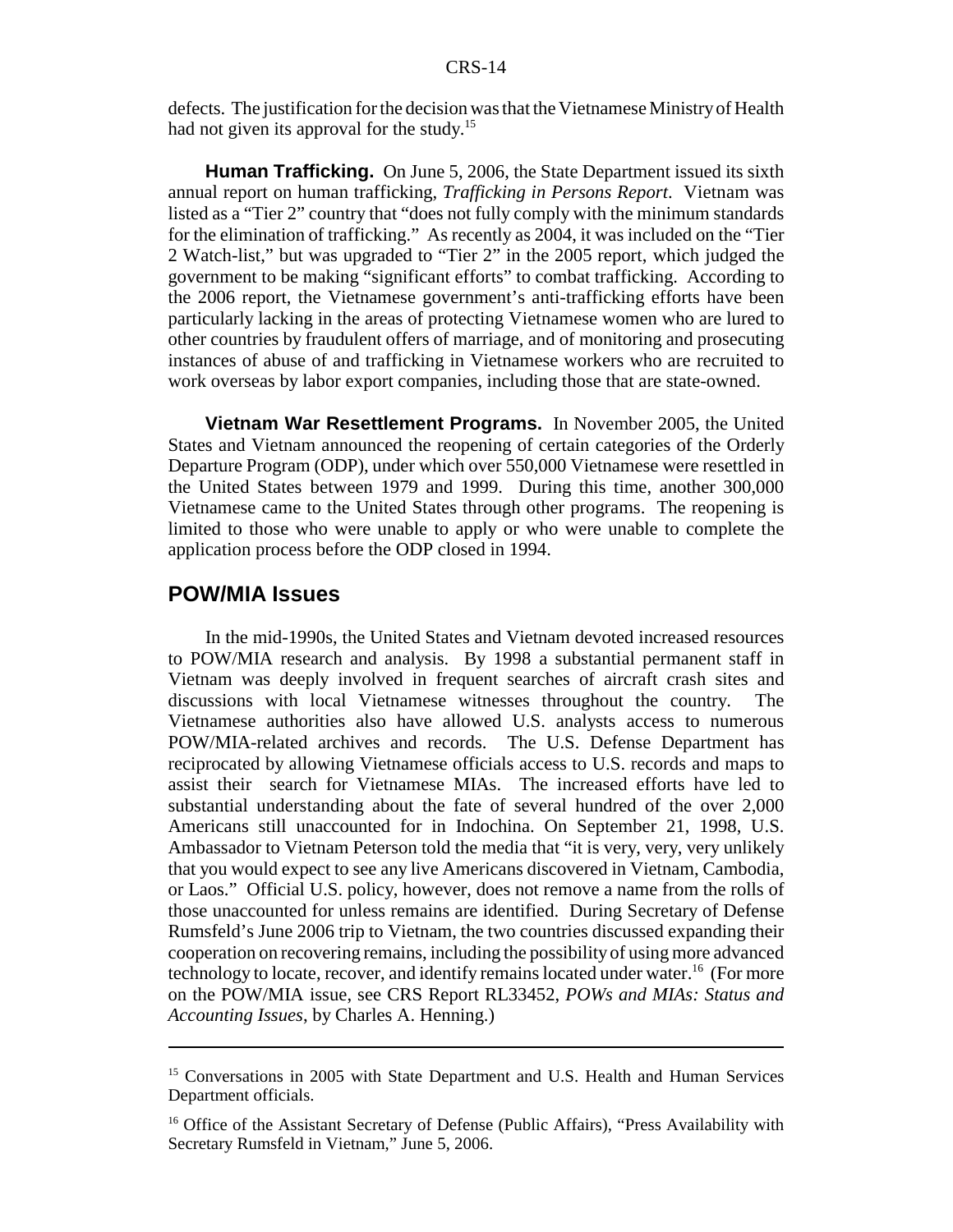#### CRS-15

# **Vietnam's Situation**

Ever since communist North Vietnamese forces defeated U.S.-backed South Vietnam in 1975, reunified Vietnam has been struggling with how to maintain a balance between two often contradictory goals — maintaining ideological purity and promoting economic development. For the first decade after reunification, the emphasis was on the former. By the mid-1980s, disastrous economic conditions led the country to adopt a more pragmatic line, enshrined in the *doi moi* (renovation) economic reforms of 1986. Under *doi moi*, the government gave farmers greater control over what they produce, abandoned central state planning, cut subsidies to state enterprises, reformed the price system, and opened the country to foreign direct investment (FDI).

# **Economic Developments**

For most of the past twenty years since the *doi moi* reforms were launched, Vietnam has been one of the world's fastest-growing countries, generally averaging around 7%-8% annual gross domestic product (GDP) growth. According to one source, Vietnam's real GDP growth in 2005 was an estimated 8.4%.<sup>17</sup> Agricultural production has soared, transforming Vietnam from a net food importer into the world's second-largest exporter of rice and the second-largest producer of coffee. The move away from a command economy also helped reduce poverty levels from 58% of the population in 1992 to less than 30% in 2002, and the government has set a goal of becoming a middle-income country by 2020. A substantial portion of the country's growth was driven by foreign investment, much of which the government channeled into the country's state-owned sector. Since the BTA went into effect in 2002, U.S. firms have been the single largest source of foreign direct investment (FDI) in Vietnam. According to one study, U.S. FDI has increased by an average of 27% a year from 2002 through 2004, compared to just around 3% a year from 1996 to  $2001$ <sup>18</sup>

Economic growth and the reform movement, however, have not always advanced smoothly. In the mid-1990s, the momentum behind continued economic reforms stalled, as disagreement between reformers and conservatives paralyzed economic decision-making. The economy staggered after the 1997 Asian financial crisis, as real GDP growth fell to less than 5% in 1999. The decision in 2000 to sign the BTA, appears to have broken the policymaking logjam by fashioning a new consensus in favor of a new reformist push that was effectively endorsed by the leadership changes in 2001. In short order after signing the BTA, the government enacted a series of measures, including passing a new Enterprise Law, passing a constitutional amendment giving legal status to the private sector, reducing red tape, and creating unprecedented transparency rules requiring the publication of many types of new rules and regulations before they are implemented. Adhering to the BTA's implementation deadlines and achieving the government's goal of joining the WTO have helped galvanize the Vietnamese bureaucracy toward implementing many

<sup>17</sup> Economist Intelligence Unit, *Vietnam Country Report*, April 2006.

<sup>18</sup> USTR, *2006 National Trade Estimate Report on Foreign Trade Barriers*, March 31, 2006.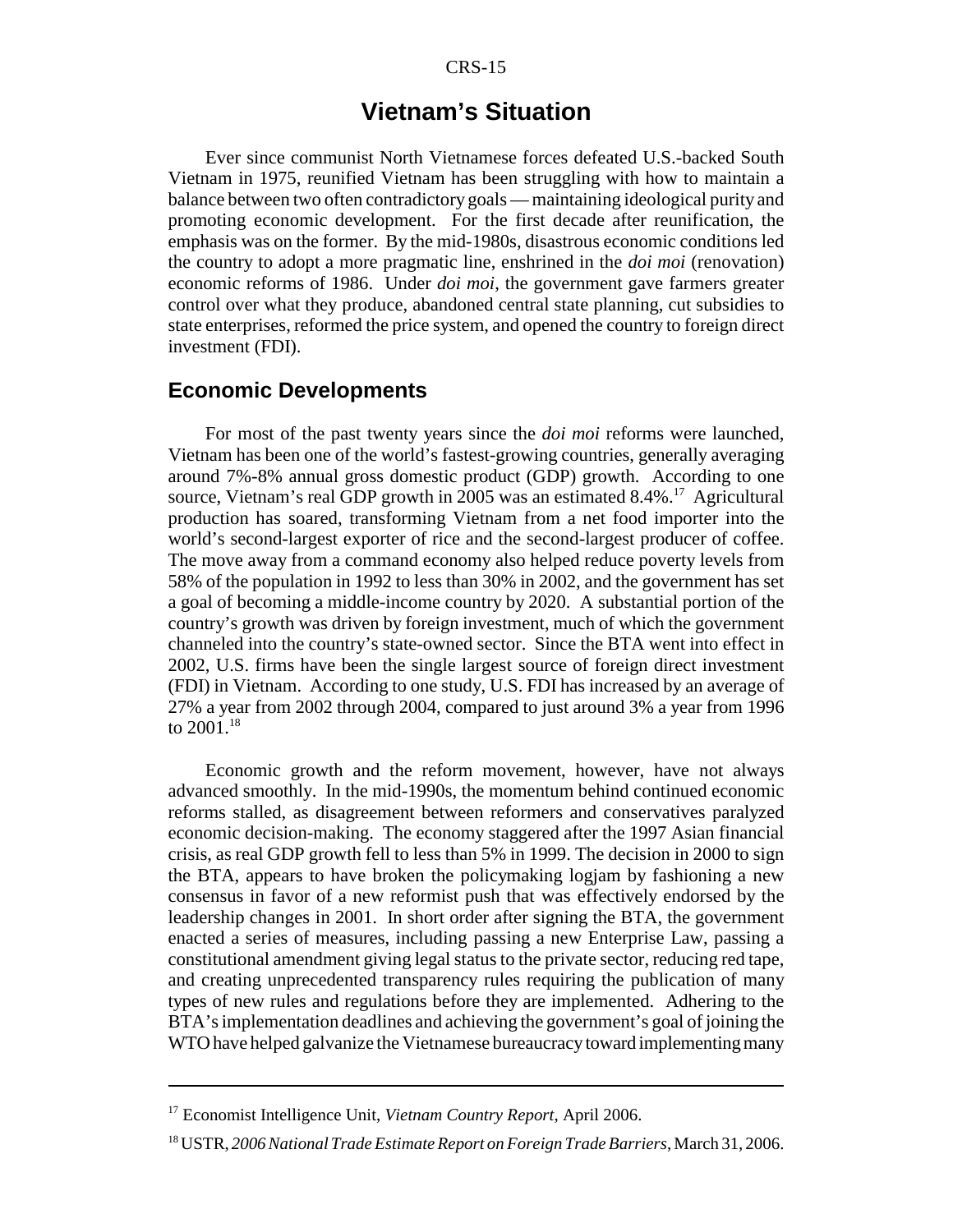#### CRS-16

of these steps. Vietnam's economy appears to have responded to these moves. GDP growth has rebounded to the 7% level for the past several years, and FDI inflows have increased. Demographic pressure is a major impetus for the renewed emphasis on economic reforms; with more than half of the population under the age of 25, Vietnamese leaders must find a way to provide jobs for an estimated 1 million new entrants to the workforce annually.

Rapid growth has transformed Vietnam's economy, which has come to be loosely divided into three sectors: the state-owned, the foreign-invested, and the privately owned, which make up roughly 50%, 30%, and 20% of industrial output, respectively. For much of the 1990s, Vietnam's foreign-invested enterprises (FIEs) were among the country's most dynamic. Since the 1997 Asian financial crisis, the private sector has also made impressive gains, to the point where domestically owned private firms employ around a quarter of the workforce.

Despite the impressive macroeconomic advances, Vietnam remains a poor country; about one-third of Vietnamese children under five years of age suffer from malnutrition.<sup>19</sup> Per capita GDP in 2004 was less than \$600, equivalent to \$2,700 when measured on a purchasing power parity basis. Economists point to Vietnam's failure to tackle its remaining structural economic problems — including unprofitable state-owned enterprises (SOEs), a weak banking sector, massive red tape, and bureaucratic corruption — as major impediments to continued growth. Some economists have criticized the government's latest five year development plan, issued in 2005, that focuses on the development of heavy industries such as electricity, energy, steel, and mining. The previous plan emphasized lighter industries such as foodstuffs, textiles, and electronics. Most of Vietnam's SOEs are functionally bankrupt, and require significant government subsidies and assistance to continue operating. Although around 2,500 SOEs officially have been partially privatized since 1990 under the government's "equitization" program, most of these are small and medium-sized firms, and the government still owns substantial stakes in them. In a sign that reforms are cutting deeper into the state-owned sector, the government has announced that in 2006 it will begin the gradual equitization of Vietcombank, one of the four state-owned banks that dominate domestic banking activity, providing an estimated 70% of all loans.

#### **Political Trends**

Vietnam's experiments with political reform have lagged behind its economic changes. A new constitution promulgated in 1992, for instance, reaffirmed the central role of the Vietnamese Communist Party (VCP) in politics and society, and Vietnam remains a one-party state. In practice, the VCP sets the general direction for policy while the details of implementation generally are left to the four lesser pillars of the Vietnamese polity: the state bureaucracy, the legislature (the National Assembly), the Vietnamese People's Army (VPA), and the officially sanctioned associations and organizations that exist under the Vietnamese Fatherland Front umbrella. The Party's major decision-making bodies are the Central Committee, which has 150 members, and the Politburo, which currently has 15 members. In

<sup>19</sup> World Bank, "Vietnam at a Glance," September 12, 2005.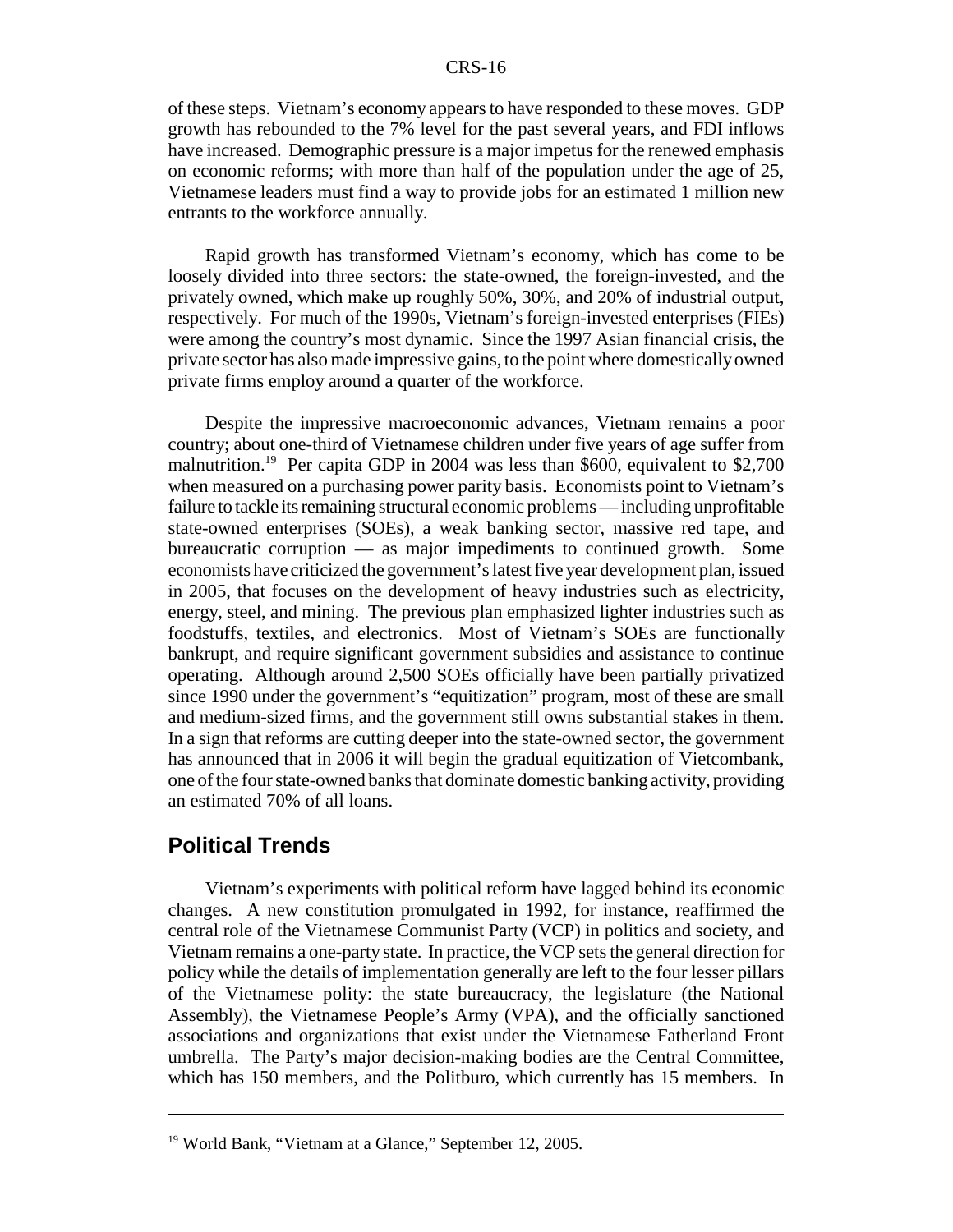recent years, membership on the Politburo generally has been decided based upon maintaining a rough geographic (north, south, and central) and factional (conservatives and reformers) balance. The three top leadership posts are the VCP General Secretary, followed by the Prime Minister, and the President. Since the death of Vietnam's last "strong man" Le Duan in 1986, decision-making on major policy issues typically has been arrived at through consensus within the Politburo, a practice that often leads to protracted delays on contentious issues.

**The National Assembly.** Over the past 15 years, Vietnam's legislative organ, the National Assembly, has slowly and subtly increased its influence to the point where it is no longer a rubber stamp. Although more than 90% of parliamentarians are VCP members and the VCP carefully screens all candidates before elections are held, in recent years the Assembly has vetoed Cabinet appointments, forced the government to revise major commercial legislation, and successfully demanded an increase in its powers. These include the right to review each line of the government's budget, the right to hold no-confidence votes against the government, and the right to dismiss the president and prime minister (though not the VCP general secretary).

**The Tenth Party Congress.** In the spring of 2006, Vietnam's ruling Communist Party held its  $10<sup>th</sup>$  Party Congress. These events, held every five years, are often occasions for major leadership realignments and set the direction for Vietnam's economic, diplomatic, and social policies. At the  $9<sup>th</sup>$  Party Congress in 2001, for instance, the VCP endorsed the acceleration of economic reforms that apparently had been stalled by policymaking paralysis. The former VCP general secretary, an ideological conservative, was ousted in favor of the current secretary, Nong Duc Manh, who generally is considered a more pragmatic figure. Significantly, Manh's selection reportedly was made possible when the Party's Central Committee rejected — an unprecedented move — the Politburo's decision to endorse Manh's predecessor.

The 10<sup>th</sup> Party Congress reportedly will result in few if any major changes to current policy direction of the country — an indication that the economic reformers remain in the ascendency — with the ultimate goal remaining creating a "socialistoriented market economy." During his opening address, Manh outlined the party's five-year development strategy, including accelerating the doi moi reforms, further integrating Vietnam into the world economy, and laying the foundations for becoming an industrialized country by 2020. The Congress also outlined specific targets, such as maintaining average annual GDP growth of 7.5-8%, creating 8 million jobs, and reducing urban unemployment to below 5%.<sup>20</sup>

There were some major personnel changes. As expected, the sitting Prime Minister, Phan Van Khai, and President, Tran Duc Luong, resigned their politburo positions, effectively ending their official political careers. Both had served two terms. Changes in their government posts will be confirmed by the National Assembly, either in its ninth session in May or its tenth session later this year. In May 2006, Khai endorsed Vietnam's deputy premier, Nguyen Tan Dung (56) as his

<sup>20 &</sup>quot;Party Faces the Future," *Economist Intelligence Unit - Business Asia*, May 1, 2006.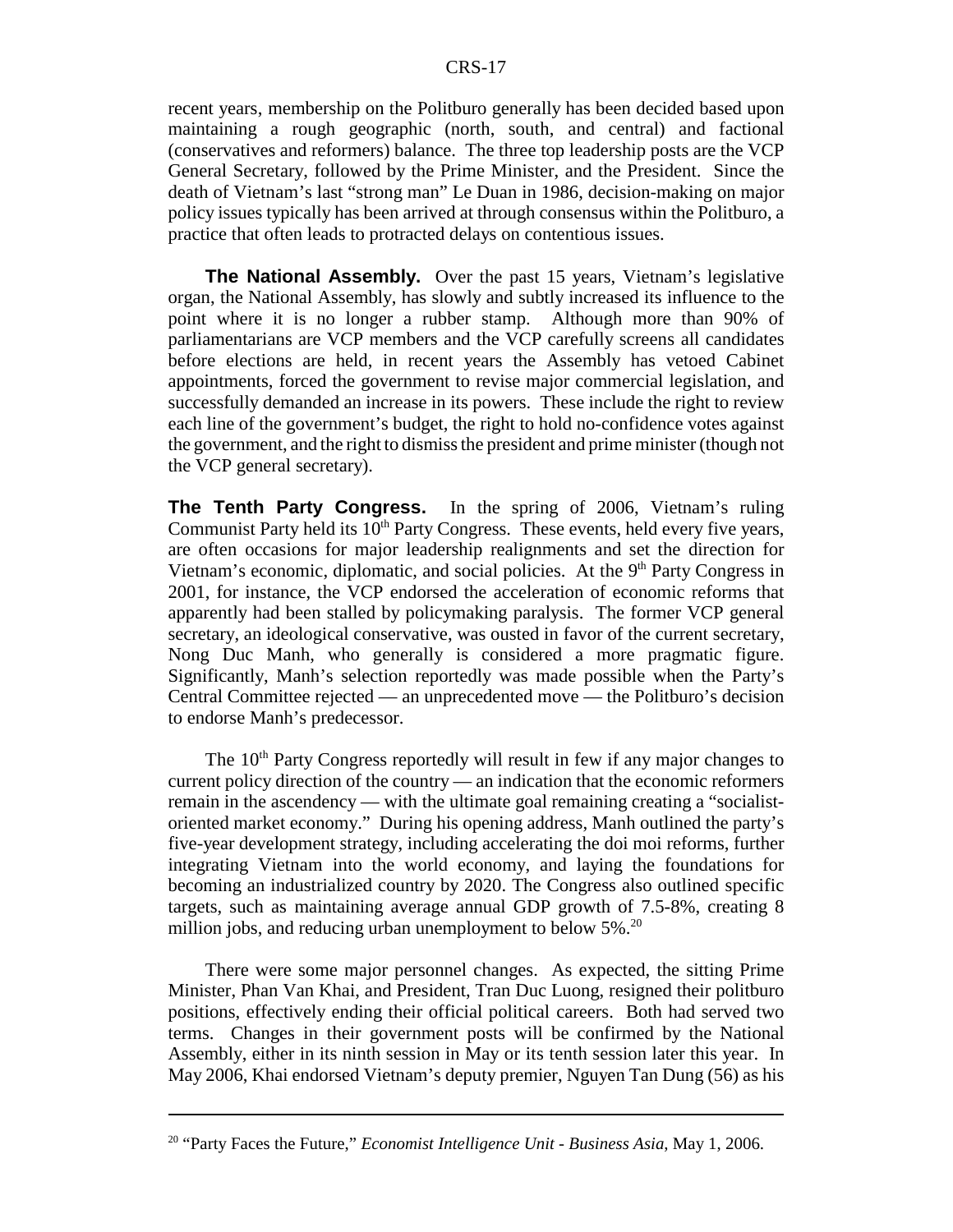successor. Dung is a southerner and widely considered to be an economic reformer. During the 10<sup>th</sup> Party Congress, he was elevated to the third-highest post in the Politburo. There is speculation that Luong's successor as President will be another southerner, Nguyen Minh Triet (64), the party secretary in Ho Chi Minh City. Triet also is widely considered an economic reformer and is known for fighting corruption and criminal gangs in Ho Chi Minh City.

Prior to the  $10<sup>th</sup>$  Party Congress, there was some speculation that China's economic and diplomatic resurgence in Southeast Asia is believed to be driving some soul-searching in Hanoi on foreign policy issues. Some in Hanoi are wondering how much additional utility Vietnam would gain from continuing its "omnidirectional foreign policy," which has successfully restored cordial relations with the rest of the world but has left Vietnam without truly warm relations with any one country or grouping of countries. It is unclear whether these debates over foreign policy took place.

Vietnam's leadership is trying to confront the problem of how to reverse the Communist Party's declining legitimacy. Attracting new recruits into the Party has become increasingly difficult, particularly among young Vietnamese, though there are some signs this may be changing. A key issue for the VCP leadership is combating official corruption, which was a major topic during the Party Congress. Vietnam regularly is ranked near the bottom of surveys of foreign executives on corruption in various countries. Under Manh's leadership, the government appears to have attacked corruption in a much more systemic fashion than in the past, including passage in November 2005 of a new anti-corruption law that aims at increasing government transparency. However, pervasive and high-level corruption is widely considered to be endemic, as revealed by the breaking of a major scandal in the winter and spring of 2006, in which top officials in the Transportation Ministry apparently embezzled more than \$7 million in foreign assistance funds. The deputy minister was arrested for his suspected involvement in the case, and the transport minister resigned to take responsibility for the scandal.

**Unrest in the Central Highlands Region.** Over the past several years, there have been reports of protests and riots by ethnic minorities in the Central Highlands provinces against local government corruption, repression of church activity, and encroachment on their ancestral lands by ethnic Vietnamese settlers, many of whom moved under government-sponsored resettlement programs. In February 2001, thousands of minorities, primarily from Montagnard groups, protested in the Central Highlands, the largest-scale social unrest in years. Government security forces, including the military, reportedly carried out harsh reprisals against the protesters. The government has continued its crackdown and maintained tight restrictions on travel and organized activity in the region. In April 2004, thousands of protesting Montagnards reportedly clashed violently with police and local authorities. Speaking before Vietnam's National Assembly, a deputy prime minister accused the Montagnard Foundation, a U.S.-based group of Montagnard exiles, for organizing the demonstrations, but acknowledged that the government's "inefficiency and weaknesses" have contributed to the continued protests in the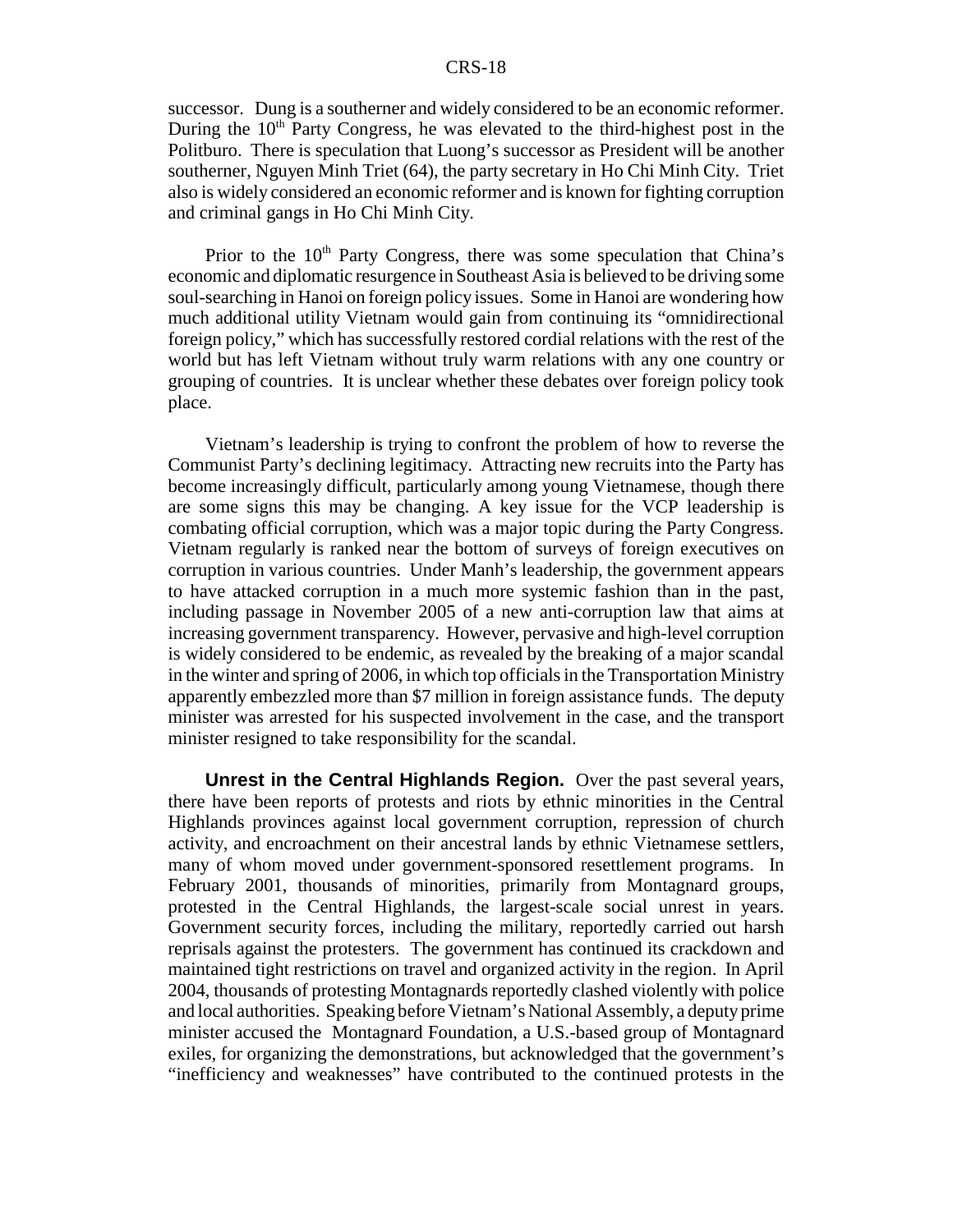Central Highlands.<sup>21</sup> In August 2004, the government reportedly decided it temporarily would stop sending people to resettle in new economic zones in the Central Highlands. There have been reports — denied by Hanoi officials — that the Vietnamese government arrested scores of Montagnard Christians in the Central Highlands in December 2004, at the same time that Cambodia reportedly closed its border to asylum seekers from Vietnam. In February 2005, the government declared it would allow outlawed "house churches" to operate provided they have no connection to FULRO, the United Front for the Liberation of Oppressed Races, the Montagnard guerrilla group that fought alongside the United States during the Vietnam War. A former FULRO leader, Kok Ksor, is the president and founder of the Montagnard Foundation.

**Refugees in Cambodia.** Since 2001, hundreds of Montagnards have crossed into Cambodia, to escape continuing unrest in the Central Highlands region. In 2002, Cambodia accepted an offer from the United States to resettle the more than 900 Montagnards who remained following the 2001 protests and crackdown. More than 700 Montagnards have fled to Cambodia since then, particularly after a wave of unrest in April 2004. The United Nations High Commissioner for Refugees (UNHCR) has found the majority of the border-crossers to be refugees and therefore entitled to asylum. While most of these are being resettled in the United States, Canada, or Finland, over 30 have returned to Vietnam following a January 2005 agreement between UNHCR, Cambodia, and Vietnam in which Hanoi agreed that those returning to Vietnam would not be punished, discriminated against, or prosecuted for fleeing to Cambodia. Vietnam also agreed to drop its refusal to allow UNHCR to monitor the returnees' well-being, though some human rights groups have criticized UNHCR's monitoring visits, as well as its process for screening border crossers in Cambodia. More than 200 individuals, including many who have been recognized as refugees by UNHCR, have refused offers to be resettled in third countries outside Southeast Asia. In the past, Cambodia has been accused of abiding by Vietnamese requests to close its borders and repatriate individuals forcibly.

### **Foreign Policy**

Since the mid-1980s, Vietnam essentially has pursued a three-pronged national strategy: (1) prioritize economic development through market-oriented reforms; (2) pursue good relations with Southeast Asian neighbors that provide Vietnam with economic partners and diplomatic friends; and (3) repair and deepen its relationship with China, while simultaneously buttressing this by seeking a great power counterweight to Chinese ambition.<sup>22</sup>

**Sino-Vietnam Relations.** Since the late 1990s, when China began espousing its "new security concept" of cooperation with its neighbors, improvements in Sino-Vietnamese relations have accelerated, most notably with the signings of a land

<sup>&</sup>lt;sup>21</sup> Dow Jones Newswires, "Vietnam Govt Takes Some Responsibility For Central Unrest," May 11, 2004.

<sup>&</sup>lt;sup>22</sup> Marvin Ott, "The Future of US-Vietnam Relations," Paper presented at The Future of Relations Between Vietnam and the United States, SAIS, Washington, DC, October 2-3, 2003.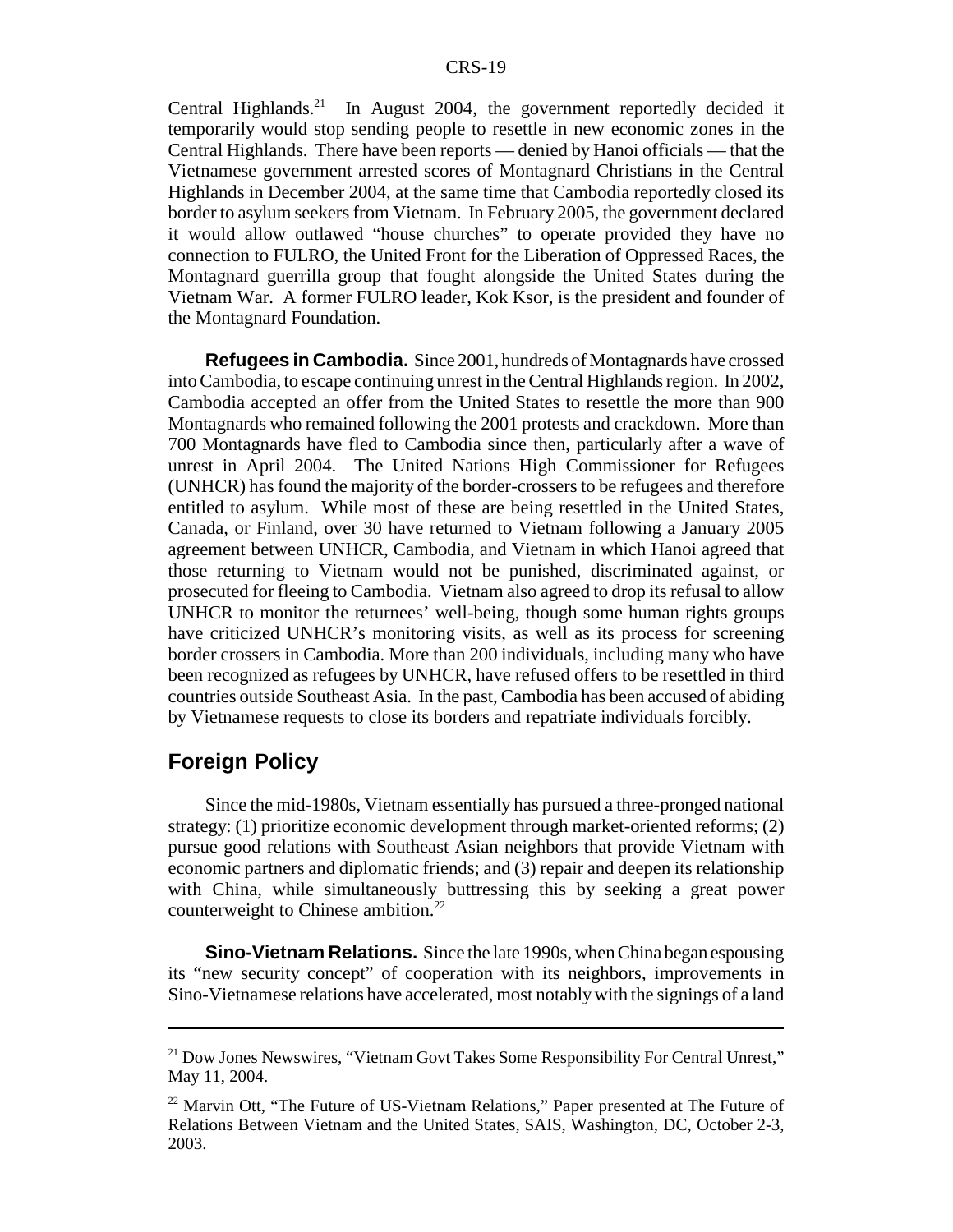border treaty in 1999 and a sea border treaty for the Gulf of Tonkin in 2000. For Vietnamese leaders, this process has been fraught with ambivalence. On the one hand, maintaining stable, friendly relations with its northern neighbor is critical for Vietnam's economic development, and Hanoi does not undertake large-scale diplomatic moves without first calculating Beijing's likely reaction. China's ruling communist party is an ideological bedfellow, as well as a role model for a country that seeks to marketize its economy without threatening the communist party's dominance. China also is Vietnam's largest trading partner. During Chinese President Hu Jintao's October 2005 visit to Vietnam, the two countries agreed to demarcate their sensitive land and maritime borders and to deepen their economic integration, particularly the development of a Vietnam-China economic corridor stretching from Kunming (China) to Hai Phong (Vietnam). China also agreed to increase its foreign aid to Vietnam, and a Chinese electric company has agreed to provide power to Vietnam.23

On the other hand, many Vietnamese are believed to be wary of China's increased influence in Southeast Asia. Beijing's outreach to Cambodia and Laos in recent years has rekindled internal battles between pro-Hanoi and pro-Beijing camps in both countries, and has spurred counter-moves by Hanoi. Vietnam and China still have overlapping claims to the Spratly Island chain in the South China Sea, differences that led to military clashes in the late 1980s. In 2002, ASEAN and China signed a Declaration on the Conduct of Parties in the South China Sea, a non-binding agreement to resolve disputes diplomatically, exercise restraint, and respect the freedom of navigation and overflight. Significantly, Vietnam did not succeed in its efforts to have the agreement specifically include the Paracel Islands, claimed by both Vietnam and China. Instead, the declaration is vague on its geographic scope. Like other countries in the dispute, Vietnam has continued to expand its presence in the island chain. China also represents an economic rival, as both compete for foreign direct investment and for markets in many of the same low-cost manufacturing products. During President Hu's October 2005 visit to Hanoi, Vietnamese leaders reportedly expressed their concern about Vietnam's rising trade deficit with China. Another sign that Hanoi is seeking regional counterweights to China is that Vietnam, along with Indonesia and Singapore, supported efforts to include Australia and New Zealand in the East Asia Summit that was held in Kuala Lumpur, Malaysia, in December 2005. China and some Southeast Asian countries favored excluding countries outside of North and Southeast Asia.

# **Legislation**

**P.L. 109-102 (H.R. 3057).** FY2006 Foreign Operations Act. The conference committee report directs \$2 million for programs and activities in the Central Highlands; requires the State Department to report within 90 days on the situation of Montagnard refugees who have fled to Cambodia. Introduced June 24, 2005; signed into law November 14, 2005.

<sup>&</sup>lt;sup>23</sup> "Vietnam, China Sign Various Economic Cooperation Agreements in Hu Jintao's Trip," *Hanoi VNA*, Oct 31, 2005, posted on the Open Source Center, SEP20051101023006.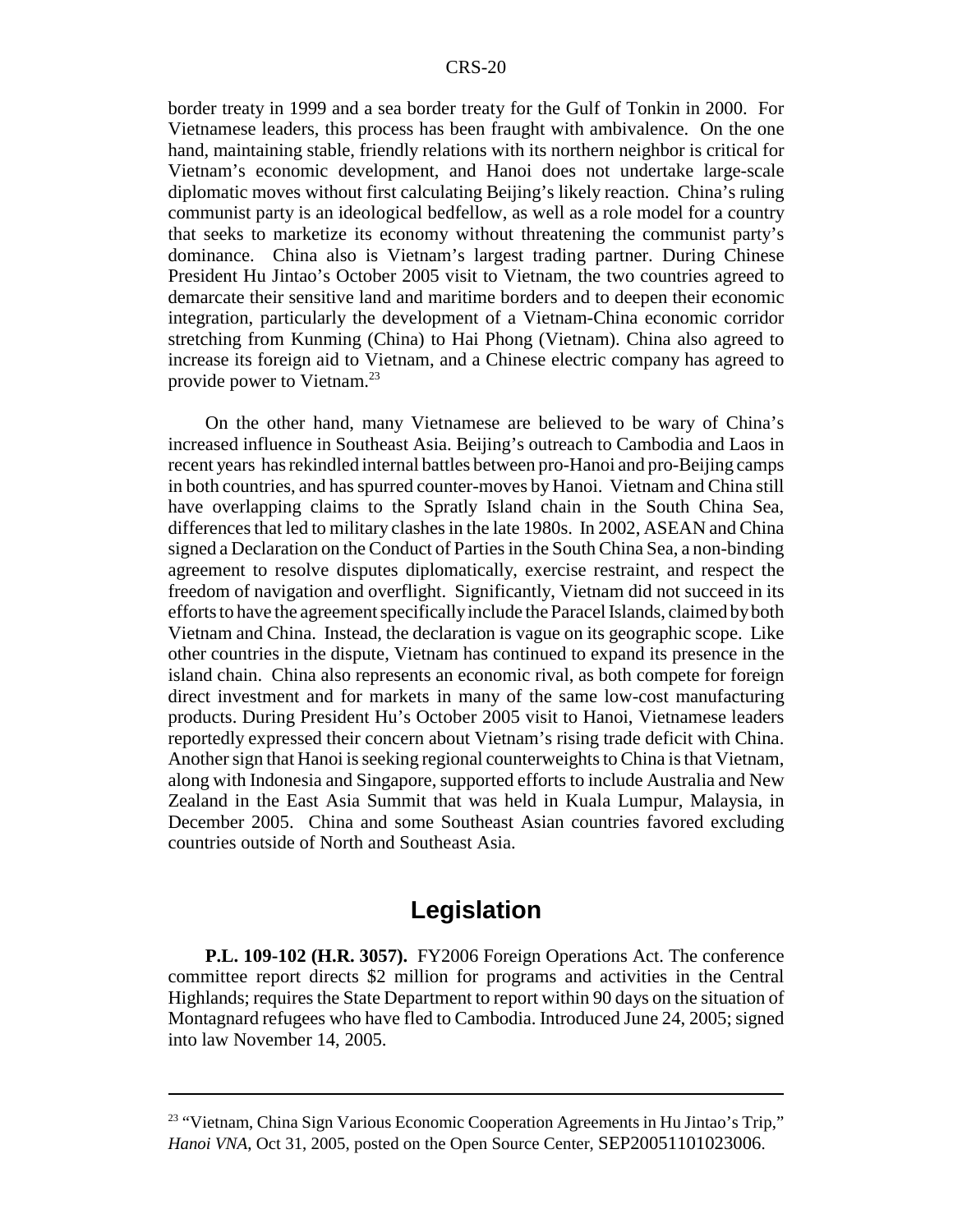**H.Con.Res. 320 (Chris Smith).** Calls on the Vietnamese government to release Dr. Pham Hong Son and other political prisoners. Introduced December 16, 2005; passed the House April 6, 2006 (roll no. 96, 425-1); referred to the Senate Committee on Foreign Relations.

**H.R. 967 (Saxton).** Prohibits normal trade relations (NTR) treatment from being extended to the products of any country the government of which engages in certain violations of human rights. Introduced February 17, 2005; referred to House committee. Referred to the House Committee on Ways and Means Subcommittee on Trade.

**H.R. 1130 (Waters).** The Jubilee Act of 2005. Provides for the cancellation of debts owed to international financial institutions by poor countries, including Vietnam. Introduced March 3, 2005; referred to the House Committee on Financial Services.

**H.R. 1450 (Tancredo).** Requires additional tariffs be imposed on products of any nonmarket economy country, including Vietnam, until the President certifies to the Congress that the country is a market economy country. Introduced March 17, 2005; referred to the House Committee on Ways and Means.

**H.R. 2601 (C. Smith).** The Foreign Relations Authorization Act of FY2006-07. Section 946 links increases in non-humanitarian aid to the Vietnamese government above the FY2005 level to Vietnam's human rights situation. The language does not provide for a Presidential waiver. Authorizes \$2 million for organizations that promote democracy and human rights in Vietnam. Authorizes \$9.1 million to overcome Vietnam's jamming of Radio Free Asia. Introduced May 24, 2005; passed by the House July 20, 2005 (351-78).

**H.R. 3190 (C. Smith).** The Vietnam Human Rights Act of 2005. Bans increases (over FY2005 levels) in non-humanitarian aid to the Vietnamese government if the President does not certify that Vietnam is making "substantial progress" in human rights. Allows the President to waive the cap on aid increases. Authorizes funds to promote democracy in Vietnam and to overcome the jamming of Radio Free Asia. Introduced June 30, 2005; referred to House International Relations Committee.

**H.R. 3283(English)/S. 1421 (Collins).** Amends Tariff Act of 1930 to make countervailing duties applicable to actions by nonmarket economies. H.R. 3283 introduced July 14, 2005; passed by the House July 27, 2005 (255 - 168); referred to Senate Finance Committee. S. 1421 introduced July 19, 2005; referred to Senate Finance Committee.

**H.R. 4780 (Christopher Smith).** The Global Online Freedom Act of 2006 would amend the Foreign Assistance Act of 1961 to require assessments of the freedom of electronic information in each foreign country. Also would establish in the Department of State an Office of Global Internet Freedom, directs the President to designate Internet-restricting countries, and authorizes the establishment of export controls against Internet-restricting foreign countries. Lists Vietnam as one of several countries that restrict and monitor online information and access. Introduced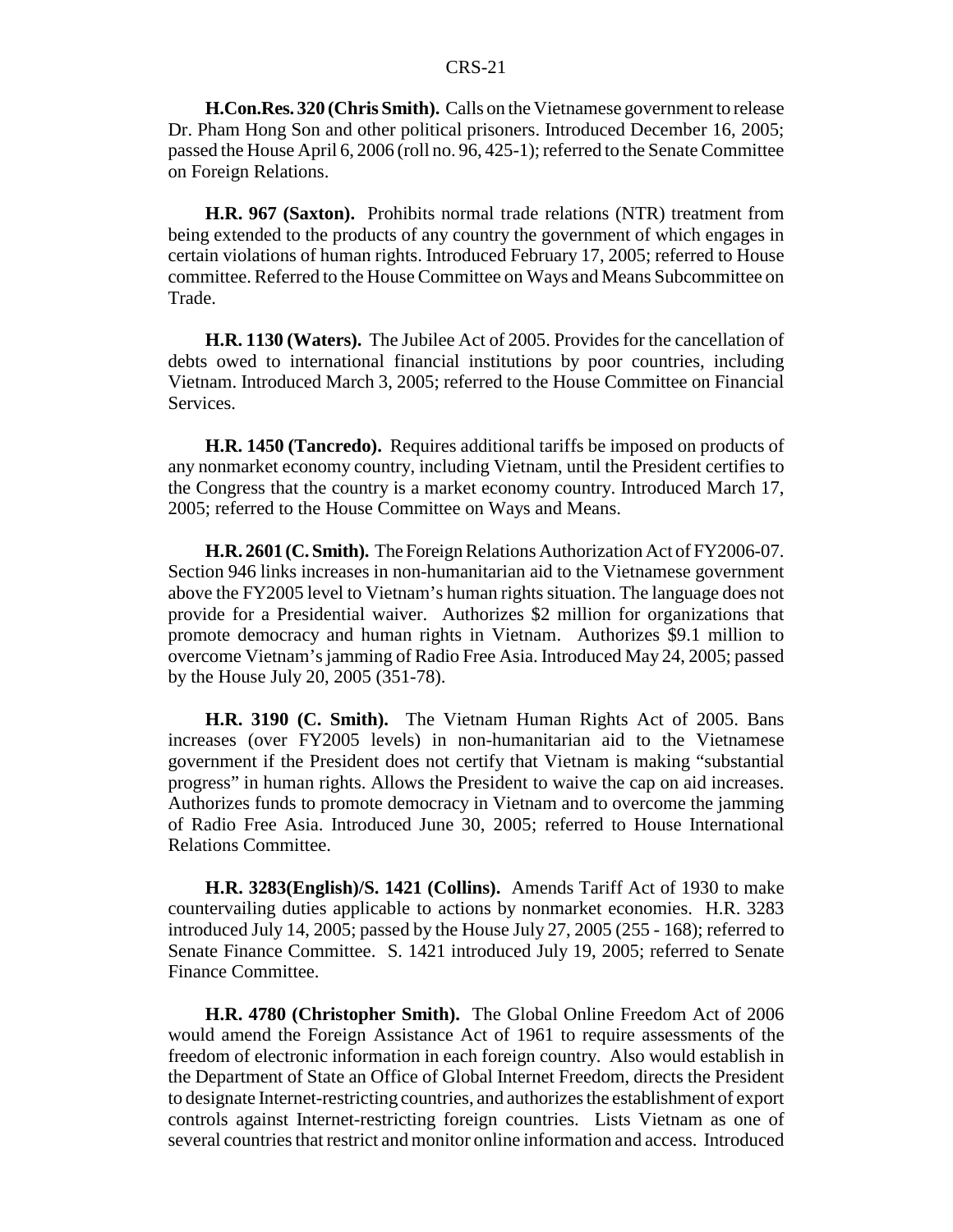February 16, 2006; House Subcommittee on Commerce, Trade and Consumer Protection.

**H.R. 5602 (Ramstad).** Authorizes extension of permanent normal trade relations to the products of Vietnam. Introduced June 13, 2006; referred to House Committee on Ways and Means.

**H.Res. 415 (Sanchez).** Expresses the sense of the House that Hanoi needs to do more to resolve claims of property reportedly confiscated under the period of communist rule. Introduced July 28, 2005; referred to House International Relations Committee.

**H.Res. 807 (Davis).** Endorses reforms for freedom and democracy in Vietnam and urges the U.S. government to utilize such reforms in an effort to peacefully bring democracy and human rights to Vietnam. Introduced May 9, 2006; referred to House International Relations Committee.

**S. 599 (Kerry)/H.R. 2816 (Neal).** Eliminates tariffs on certain types of tuna imported from ASEAN member countries (except Burma). S. 599 introduced March 10, 2005; referred to Senate Committee on Finance. H.R. 2816 introduced June 8, 2005; referred to House Ways and Means Committee.